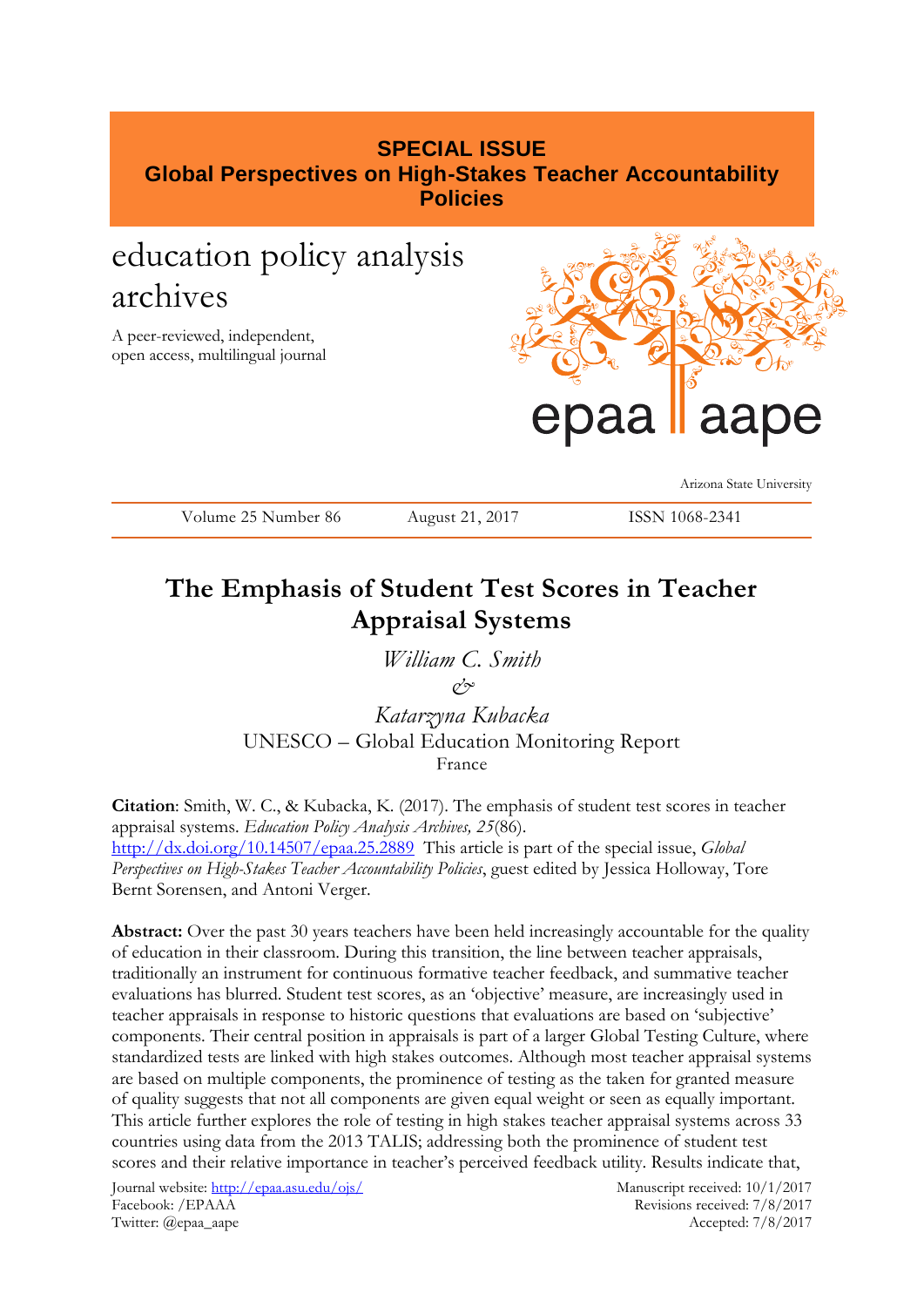while rarely applied in isolation, student test scores are the most common component used in teacher appraisals. Relative to other components, student achievement is more often emphasized and, when emphasized in feedback, teachers are more likely to feel their appraisal had limited impact on their instruction and was completed solely as an administrative exercise. **Keywords**: accountability; teacher appraisal; standardized test; Global Testing Culture; feedback, TALIS

### **El énfasis de los resultados de los exámenes estudiantiles en los sistemas de evaluación del profesorado**

**Resumen:** A lo largo de los últimos 30 años, los profesores siempre han sido responsabilizados por la calidad de la educación en su aula. Durante esta transición, la línea entre evaluaciones de profesores, tradicionalmente un instrumento para retroalimentación continua de profesores formativos y evaluaciones de profesores sumativos, se tornó borrosa. Los resultados de los exámenes estudiantiles, como una medida "objetiva", son cada vez más utilizados en las evaluaciones de profesores en respuesta a cuestiones históricas de que las evaluaciones se basan en componentes "subjetivos". Su posición central en las evaluaciones forma parte de una cultura de prueba global mayor, donde las pruebas estandarizadas están vinculadas a resultados de altas participaciones. Aunque la mayoría de los sistemas de evaluación de profesores se basan en componentes múltiples, la prominencia de pruebas como la medida de calidad garantizada sugiere que no todos los componentes reciben igual peso o se consideran igualmente importantes. Este artículo analiza aún más el papel de las pruebas en sistemas de evaluación de profesores de alto riesgo en 33 países usando datos del 2013 TALIS; Abordando la prominencia de los resultados de los exámenes de los alumnos y su importancia relativa en la utilidad de retroalimentación percibida por el profesor. Los resultados indican que, aunque raramente se aplican aisladamente, los resultados de los exámenes de alumnos son el componente más común utilizado en las evaluaciones de los profesores. En relación a otros componentes, la realización de los alumnos se enfatiza con más frecuencia y, cuando se enfatiza en la retroalimentación, los profesores son más propensos a sentir que su evaluación tuvo un impacto limitado en sus instrucciones y se completó sólo como un ejercicio administrativo. **Palabras clave**: Rendición de cuentas; Evaluación de profesores; Prueba estandarizada; Cultura global de las pruebas; Retroalimentación TALIS

### **A ênfase dos resultados dos exames estudantis em sistemas de avaliação de professores**

**Resumen:** Ao longo dos últimos 30 anos, os professores sempre foram responsabilizados pela qualidade da educação em sua sala de aula. Durante esta transição, a linha entre avaliações de professores, tradicionalmente um instrumento para feedback contínuo de professores formativos e avaliações de professores sumativos, tornou-se desfocada. Os resultados dos exames estudantis, como uma medida "objetiva", são cada vez mais utilizados nas avaliações de professores em resposta a questões históricas de que as avaliações são baseadas em componentes "subjetivos". A sua posição central nas avaliações faz parte de uma cultura de teste global maior, onde os testes padronizados estão ligados a resultados de altas participações. Embora a maioria dos sistemas de avaliação de professores se baseie em componentes múltiplos, a proeminência de testes como a medida de qualidade garantida sugere que nem todos os componentes recebem igual peso ou são considerados igualmente importantes. Este artigo analisa ainda mais o papel dos testes em sistemas de avaliação de professores de alto risco em 33 países usando dados do 2013 TALIS; Abordando a proeminência dos resultados dos exames dos alunos e sua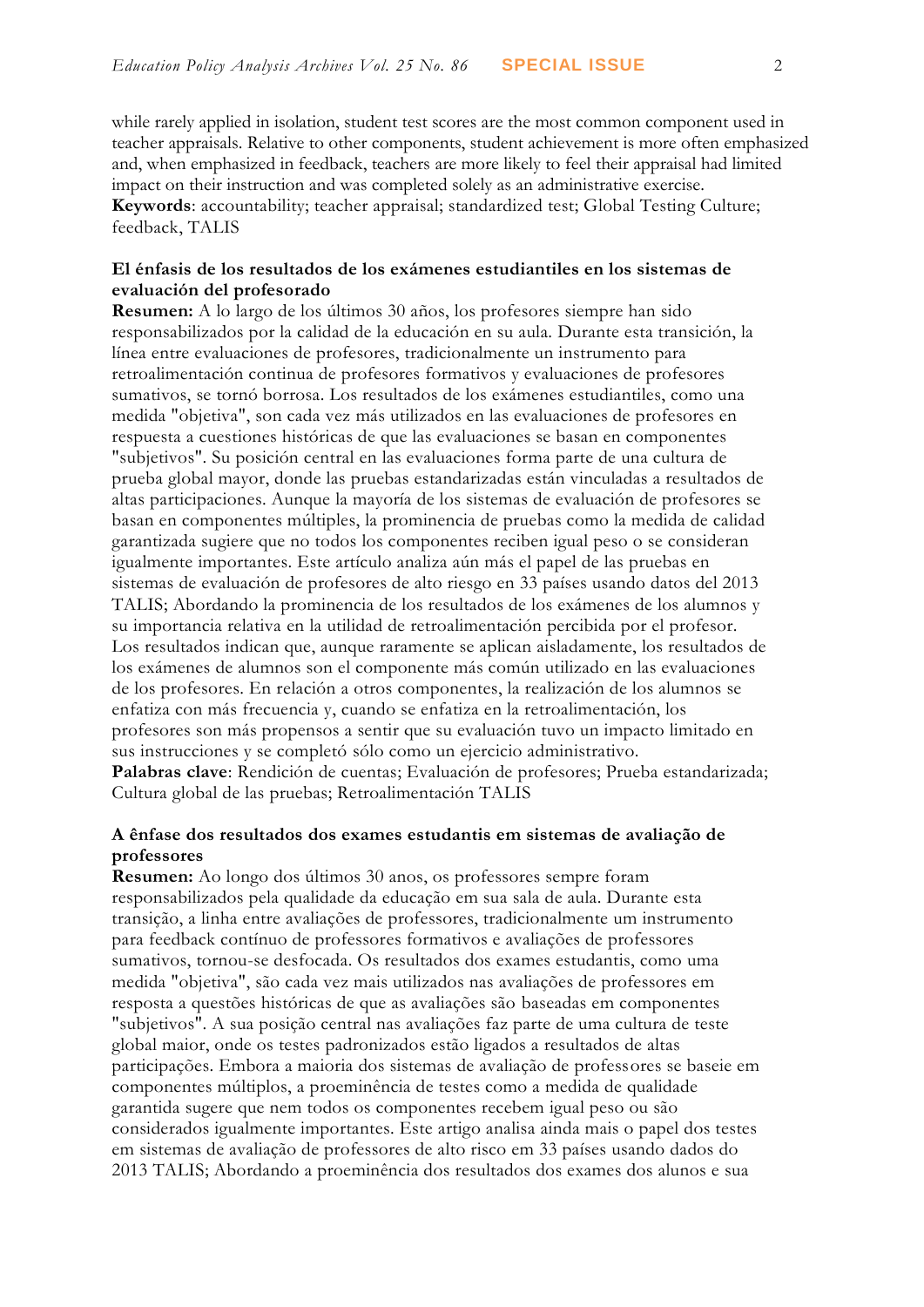importância relativa no utilitário de feedback percebido pelo professor. Os resultados indicam que, embora raramente sejam aplicados isoladamente, os resultados dos exames de alunos são o componente mais comum usado nas avaliações dos professores. Em relação a outros componentes, a realização dos alunos é enfatizada com mais frequência e, quando enfatizada no feedback, os professores são mais propensos a sentir que sua avaliação teve impacto limitado em suas instruções e foi completada apenas como um exercício administrativo.

**Palavras-chave:** Prestação de contas; Avaliação de professores; Teste padronizado; Cultura global de testes; Feedback TALIS

### **Introduction**

Testing is a core practice in education. Regarded as a symbol of quality, testing permeates all aspects of education, shaping the experiences of the actors involved. Teachers, as the front line providers of education, are positioned to feel the brunt of the pressure when student test scores are the valued outcome. The role of testing in teachers lives is part of the larger Global Testing Culture (Smith, 2016a) where around the world education quality is being simplified into student measures on high-stakes standardized tests. Celebrated as seemingly objective measures, student test scores are increasingly used as a tool to evaluate teacher's performance and determine their future.

Teachers are commonly regarded as the main actors within schools, contributing to and shaping student development and learning (Jimerson & Haddock, 2015). At the same time, investments in teachers constitute the largest percentage of education budgets. Thus, it comes as no surprise that teachers are at the center of many education policy initiatives and reforms. Teacher appraisals, traditionally an instrument for continuous formative teacher feedback, are increasingly morphing into summative tools for high stakes accountability purposes. Student test scores, as the most 'objective' component used in appraisals are commonly used in high stakes decisions. In Portugal, for example, teacher salary scales were redesigned in 2007 to include student test scores as an indicator of teacher performance (Barnes et al., 2016). In 2010, Denmark instituted national standardized tests. The provision of school level results through the mandatory *Quality Report* increased accountability pressure on teachers and school leaders alike (Andreasen et al., 2015). In teacher appraisals, the application of high stakes based on student test scores and the narrow attention paid to student test scores in feedback can impact teacher's perceived utility of the appraisal and ultimately their motivation and satisfaction.

This article explores the central role of student test scores in teacher appraisal systems using a cross national data set from 33 countries. It examines the prominence of student test scores among other components of teacher appraisals and the relative importance given to test scores in teacher feedback. The study continues in four sections. First, the literature review introduces the Global Testing Culture and looks at the (in)distinction between teacher appraisal systems and summative teacher evaluations. This is followed by a data and methods section introducing key definitions and the hierarchical generalized linear model used to examine factors associated with feedback utility. The results section provides an analysis of the common components in test-based high stakes appraisal systems, explores the prominence of test scores within high stakes appraisal systems, and illustrates how overemphasis on test scores can have detrimental effects on teachers perception of feedback utility. Finally, the conclusion section situates the overall findings within the Global Testing Culture, identifies country specific outliers, and suggests areas for future research.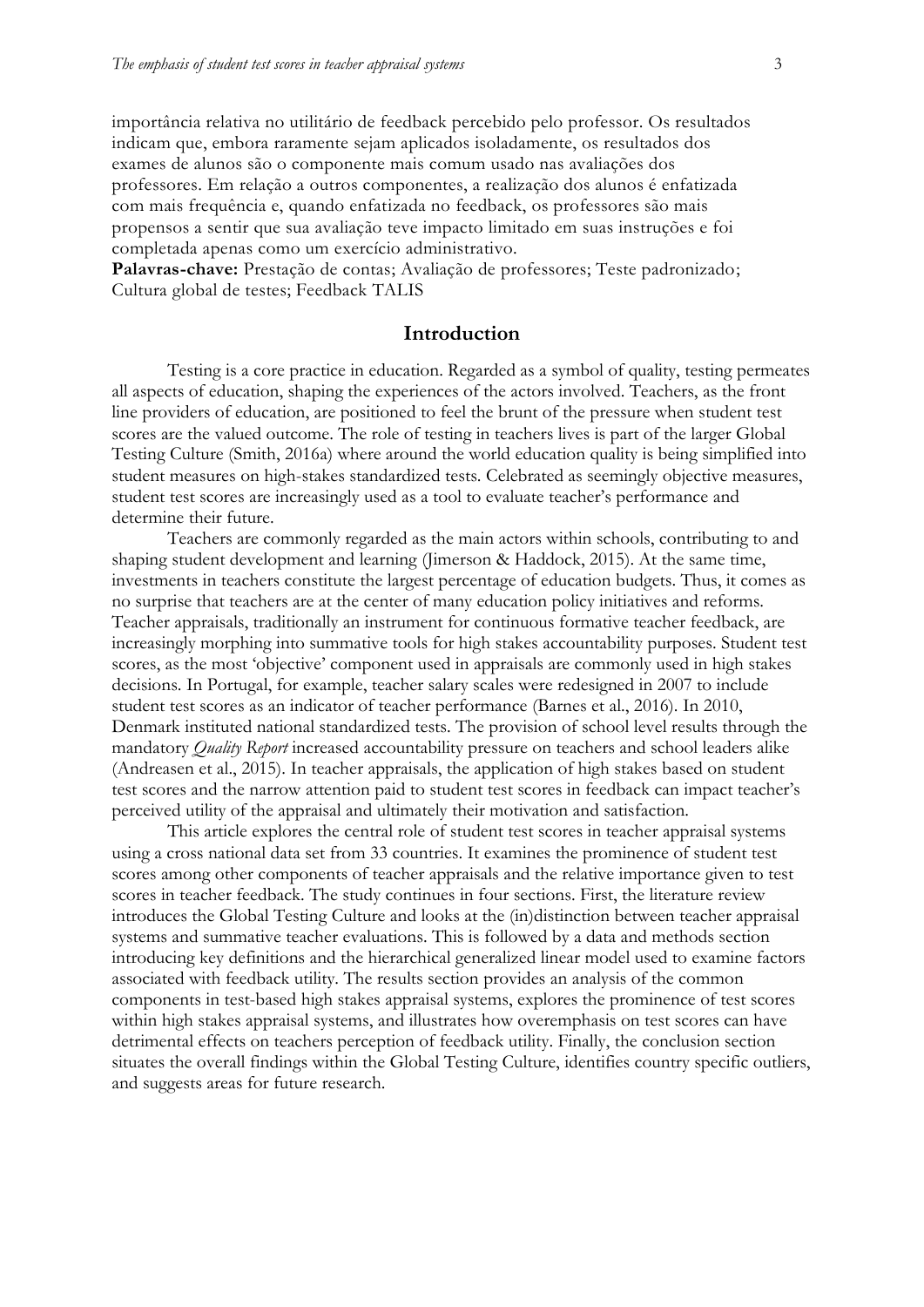### **The Importance of Testing and the Global Testing Culture**

The use of standardized tests in education has increased sharply over the last 50 years (Smith, 2014) with national or state testing systems seen as "an important, perhaps the key, strategy for improving education quality" (Chapman & Snyder, 2000, p. 457). Student test scores, as a measure of student performance, are embedded in many forms of accountability as a seemingly objective measure of quality (Henry & Gutherie, 2016). This is reflected in what some have called a Global Testing Culture with standardized test scores aggregated at the classroom or school level to apply high stakes to schools or teachers (Smith, 2016b). The taken for granted acceptance of testing as the correct measure of quality in a pressurized world of increased high stakes lays out norms for all actors, shaping their behaviour and public opinion.

Under a Global Testing Culture we see less diversity in the practical uses of testing. For example, student examinations that used to be designed to make decisions about student advancement and teacher competency tests, which historically have been used for pre-service teacher certification, are now more commonly used for multiple purposes, including holding educators accountable (Smith, 2014). Even amongst international assessments, the line between formative and summative purposes is increasingly blurred as the world moves toward more accountability. For instance, the Early Grade Reading Assessment (EGRA) developed by RTI and implemented in at least 60 countries (UNESCO, 2015) was originally intended to be a formative assessment, designed from a curriculum based measurement model. However, the purpose of EGRA quickly shifted from providing feedback to teachers to monitor in class progress to providing summative snapshots at the country level (Ticha & Abery, 2016). Based in part on the well documented power of Programme for International Student Assessment (PISA) (Meyer & Benavot, 2013; Pons, 2017), summative scores on international assessments often define education quality for a country (Murgatroyd & Sahlberg, 2016).

Additionally, the Global Testing Culture shapes what is acceptable and what is possible. The public expects the government to administer tests to demonstrate their competency (Kijima & Leer, 2016) and maintain quality standards (Smith, 2017b). Furthermore, testing can consume parents, students, and the larger community. For example, in South Africa, the year 12 matric test is so engrained that families situate their life around the 'matric year' and no other purpose for education is imagined (Balwanz, 2016). Teachers under increasing pressure to raise student test scores are more likely to use shortcuts or limit instruction to test specific content and activities (Allen et al., 2016; Somerset, 2016). The Global Testing Culture also shapes how teachers see themselves and their peers. Test-based high stakes accountability is associated with increased anxiety and feelings of shame (Certo, 2006; Larsen, 2005) as well as the branding of teachers based on their effort on test improvement (Booher-Jennings, 2005).

### **Centrality of Teachers and the Call for Greater Accountability**

Evidence identifies quality teaching as vital for student learning (Darling-Hammond, 2000; Rockoff, 2004). The importance of teacher quality for student education is often used as an argument for increasing teacher accountability (Duke, 1995). Over the past 30 years teachers have been held increasingly accountable for the quality of education in their classroom (Volante, 2007) through an emphasis on managerialism which has often led to the erosion of trust in the teaching profession (Fitzgerald, 2008; Whitford, 2013). In addition, teachers are often held up as the problem in struggling education systems (Bantwini & King-McKenzie, 2011; Goldstein, 2011; Kumashiro, 2012). For example, in Turkey, after scores on PISA showed no improvement between 2003 and 2006, the Ministry of National Education focused the blame on poorly qualified teachers who lacked the skills to implement their new curriculum (Gur et al., 2012).

The increased spotlight on teachers comes at a time when teacher roles have expanded to school counsellor, curriculum developer, and researcher (Madden & Lynch, 2014; O'Hare & Bo,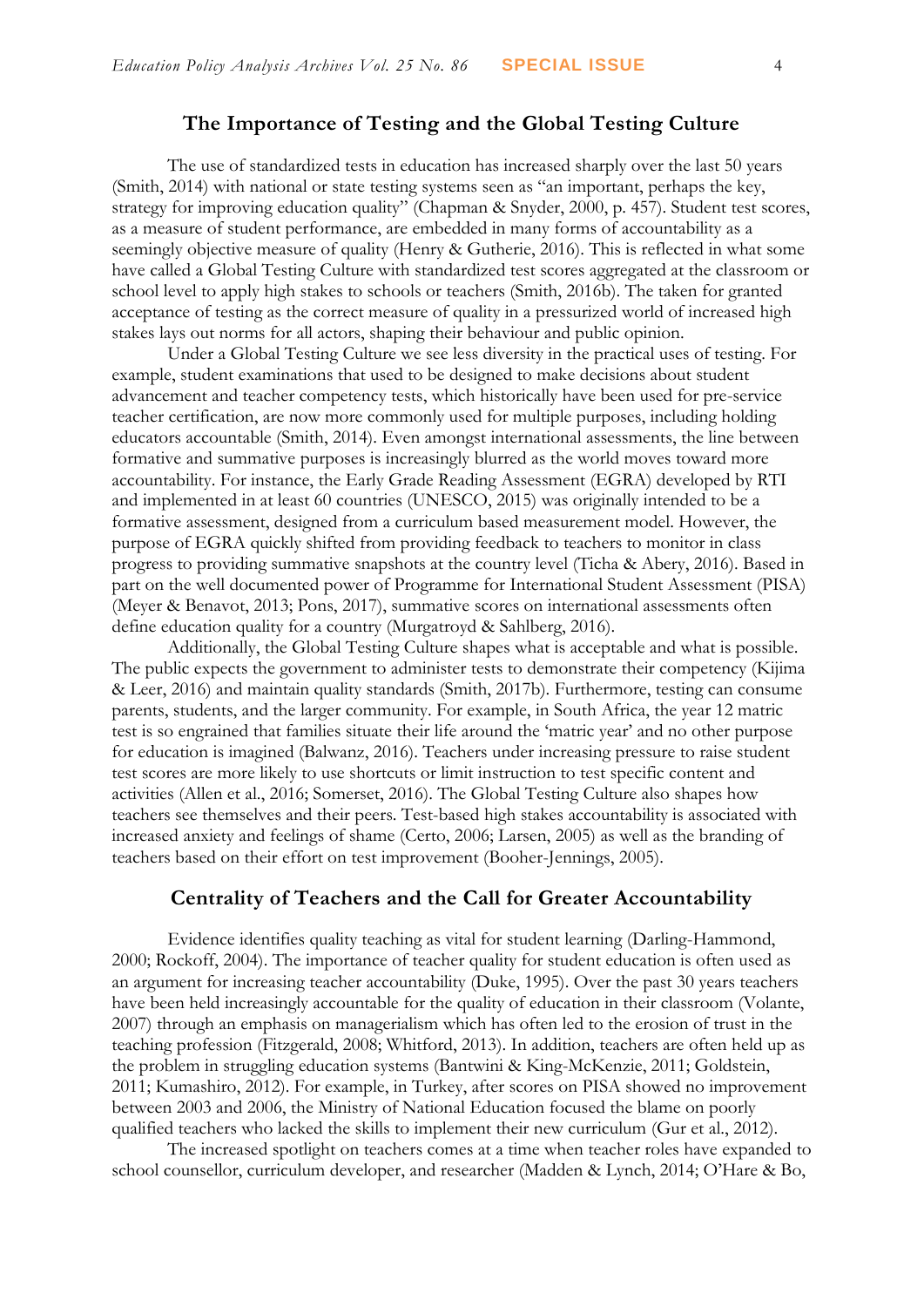2010; Yan, 2012), making it challenging for teachers to provide their full energy and sufficient attention on quality instruction and student learning. However, this environment of potentially conflicting responsibilities and increasingly diverse classrooms had not slowed the march towards greater accountability placed on teachers. Teachers, more so than administrators, parents, or the government, are cast as the primary actor responsible and accountable for education today.

Public pressure on schools and education systems to show that they match the expectations of quality education has put demands on systems to document teachers' effectiveness and spurred policy-makers interest in using teacher accountability. In the United States and United Kingdom, education accountability gained momentum in the 1970s and 1980s, with teacher accountability playing an important role (Duke & Stiggins, 1986; McLaughlin & Pfeiffer, 1988). In addition, the increased availability of educational data, including large longitudinal datasets, and the use of the data to rank schools and systems, reinforces interest in teachers as the accountable party (Jackson et al., 2014). Research suggesting teachers' differ in their skills and their effects on student learning (Rivkin et al., 2005) further supports initiatives in many countries to reward schools based on student performance (Fullan & Mascall, 2000; Kim & Sunderman, 2005). Although teacher appraisals, and their subsequent feedback, have, at times been seen as something more informal focused on the formative development of teacher practices, Fullan and Mascall (2000) point out that appraisals are now "part of a political movement of accountability" where "teachers are seen as public servants who should be accountable for their work" (p.41).

### **The (in)Distinction Between Teacher Evaluations and Teacher Appraisals**

Teacher appraisals have historically been considered the formative part of teacher evaluation systems, distinct from a final summative teacher evaluation linked to high stakes. Many researchers have noted a conflict between the more controlling role of evaluations as a tool of monitoring teacher performance and the supporting role of promoting teacher development, questioning whether these two roles can coexist (McLaughlin & Pfeiffer, 1988). In countries such as the United States, teachers were fearful and suspicious of teacher evaluations, and researchers have questioned the validity and reliability of its implementation in school districts. Some of challenges included: lack of evaluator competency, badly designed evaluation materials and too much focus on teachers relative to other stakeholders (Styles Johnston & Camp Yeakey, 1979). The frustrations and failures of summative teacher evaluation systems led to the re-imagining of teacher appraisals in the 1960s and 1970s as a continual process that could provide more timely feedback to teachers. Professional development was to be emphasized over strict monitoring (Shinkfield & Stufflebeam, 1995). Teachers generally lacked trust and failed to see the utility in summative evaluations, which generally failed to impact teacher practices or student learning (Danielson & McGreal, 2000). In contrast, the more inclusive nature of appraisals was linked to increased satisfaction and more reflective pedagogical decisions in the classroom (Danielson & McGreal, 2000).

Over time the number of components used in teacher appraisals has expanded. Among the most common elements used today are direct teacher observation and teacher's selfassessment. Classroom observations of teacher practices are seen as "key both for understanding the mechanisms linking classroom processes and desired improvements in student outcomes, and for informing formative and developmental feedback to guide teacher improvement efforts" (Martinez et al. 2016, p. 15). Self-assessments are seen by some as essential to increase teacher buy-in and engagement in the appraisal process and increase the likelihood that results are used for instructional purposes (Danielson, 2011). Examples of self-assessment can be found in Peru, where interviews about their assessment are used for evaluation, and in Switzerland, where teachers assess their teaching, interaction with peers, parents, and students, and participation in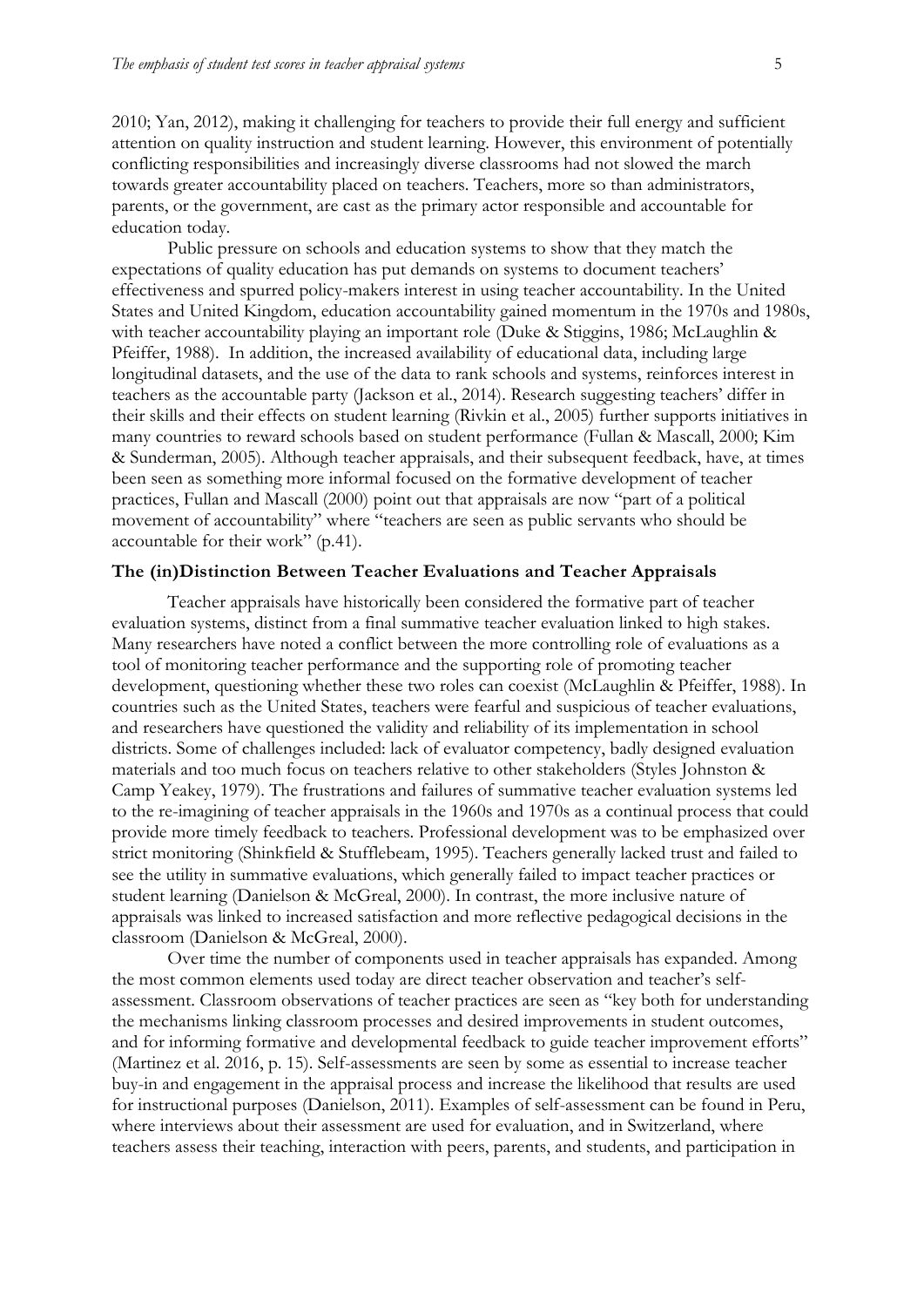professional development (Schmelkes, 2015). Additional elements used to appraise teachers include student surveys, teacher portfolios, measures of teacher's content knowledge, interviews with teachers, parent feedback, and indicators of student performance (OECD, 2014; Schmelkes, 2015).

For teacher appraisals, the importance of test scores to measure student performance emerged from longstanding critiques of traditional teacher evaluation systems (Marzano & Toth, 2013) which, according to Toch and Rothman (2008), were "superficial, capricious, and often don't even directly address the quality of instruction much less measure students' learning" (p.1). The Race to the Top (RTT) grant programme, created in the United States in 2009 to stimulate improvements in low-performing schools, illustrates one attempt to embed student test scores directly into teacher appraisals. As part of RTT, the U.S. Department of Education suggested that measures on student growth be included in evaluation systems that impact teachers' professional development and career progression (USDOE, 2009). The federal guidance for states applying for RTT funding consists of a mix of formative and summative purposes for teacher evaluation, melding teacher appraisals and teacher evaluations (Popham, 2013).

Increased managerialism, combined with importance of teachers in quality education, the dominance of teacher salary in national budgets, and the taken for granted equivalence of test scores and education quality, has contributed to the transformation of appraisals into summative instruments. Managerialism in education was part of the larger neo-liberal turn in education felt in the 1980s (Hursh, 2005). The belief that the private sector was more efficient than the public sector and sense that best practices can be transferred from one organization to another (Bottery, 1989), increased attention to cost-cutting and standards setting in education (Larsen, 2005). Student test scores have been increasingly embraced as a marker to direct funds appropriately based on standardized measures of quality. Managerialism also embraces the role of external evaluators, diminishing and distorting the internal reflections central to teacher appraisals, leaving teachers focused on whether they can "demonstrate publicly that they fulfil accountability requirements" (Larsen, 2005, p. 300).

High stakes are another reason why it is difficult to distinguish between teacher appraisals and teacher evaluations. High stakes are often applied as an incentive to motivate educator behavior (Smith, 2017a) and have been increasingly used for teacher appraisals as part of performance management policy (Evans, 2013). High-stakes appraisals, in general, have been an object of a fair amount of controversy and views on them tend to be polarizing (AERA, 2015). For proponents, linking teacher appraisal to teacher professional outcomes can be seen as a way to make the system more meaningful to teachers and stimulate teacher professional development, beyond holding them accountable (OECD, 2013b).

Critics, on the other hand, focus on the undesirable side effects of high stakes appraisals. Teachers express concerns about how their working conditions increase their stress in general and stress related to student testing (von der Embse et al., 2016), and negatively impact their motivation (Figazzolo, 2013). High-stakes, test-based approaches can also have important, unintended consequences in the classroom: with teachers narrowing the curriculum, teaching to the test or focusing on more talented students, at the cost of others, in order to boost test results (Darling-Hammond, 2015; Jennings & Sohn, 2016; UNESCO, 2014).

In addition to these issues, previous concerns on evaluation and feedback utility and teacher motivation have emerged. Teacher job satisfaction is associated with perceptions that the appraisal system is more than a mere administrative task (OECD, 2014). One of the problems with the transformation of appraisals into pseudo-evaluations is the potential lack of continuous feedback provided to teachers. One time, summative pieces of information are less likely to shape teachers practices (Ahsan & Smith, 2016). Greater perceived feedback utility effects motivation and is associated with increased openness to engage with and learn from the information received (Malik & Aslam, 2013; Mok & Zhu, 2014). For example, in a study using a sample of 1,983 teachers across 65 Flemish schools, Devaux and colleagues (2013) identified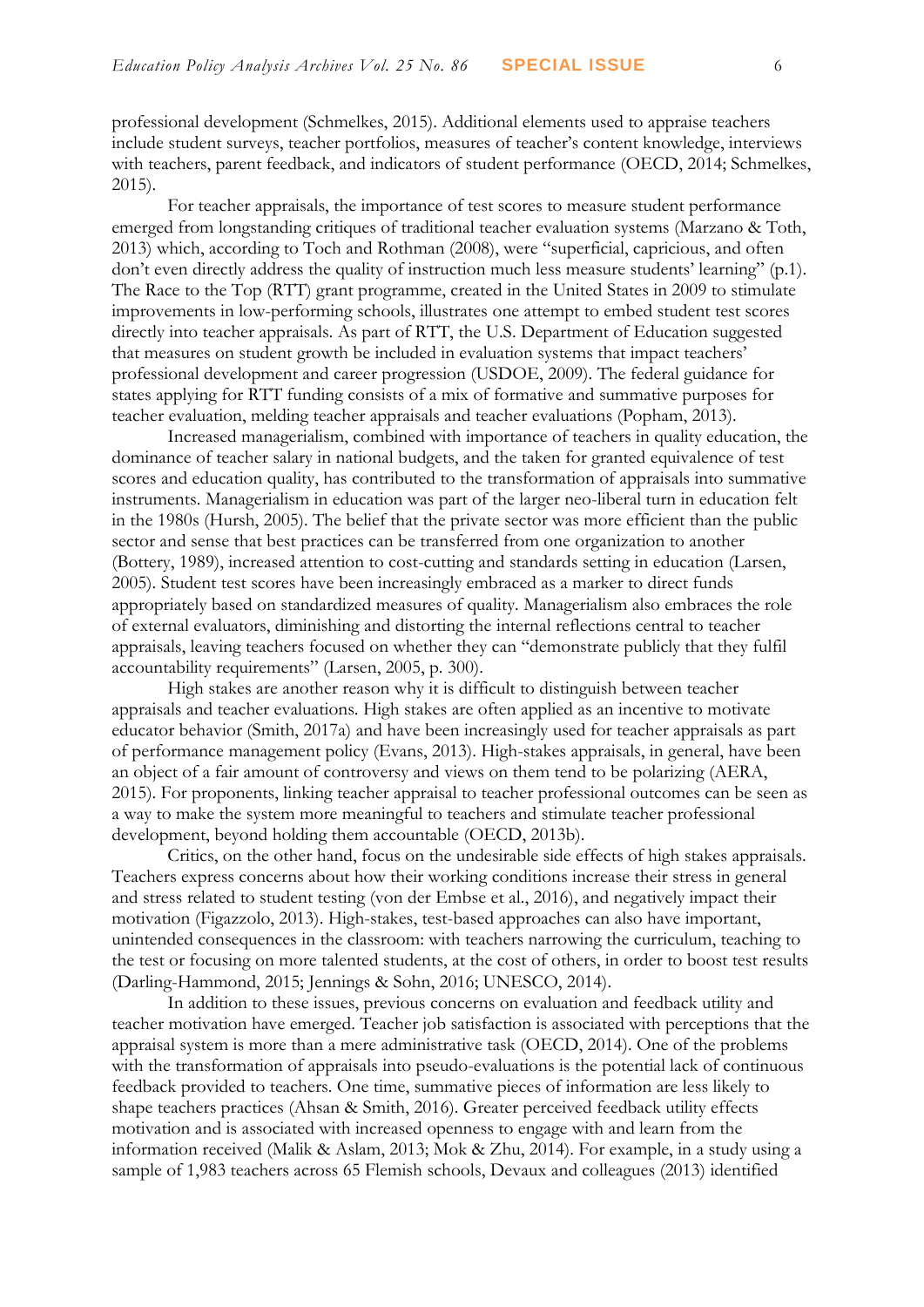perceived utility of feedback during post-appraisal interviews as the most important feature related to teacher pursuit of professional development.

Finally, some may argue that the negative effects associated with test-based high stakes appraisal systems may be partially mediated by taking a multi-metric approach to teacher appraisal. Amongst proponents, there is an emerging consensus that using multiple methods can be a more effective approach to appraisal than relying solely on one metric (Garrett & Steinberg, 2015; OECD, 2013b). This is due in part to the recognition that teaching is complex and multidimensional and a range of methods are needed to properly capture a more complete picture of teacher performance (Goe & Croft, 2009). Given the prominence of testing, however, questions arise on whether equal importance is given to all included components.

## **Current Research**

This article further explores the role of testing in high stakes teacher appraisal systems, addressing both its prominence and its relative importance in perceived feedback utility. Included in this analysis is a mapping of teacher appraisal patterns across 33 national or regional education systems, which largely confirms the central position of student test scores as an appraisal component across countries. Specific questions addressed in this study include:

- 1. How common are the use of student test scores and high stakes in teacher appraisals?
- 2. How much importance is placed on different components when teachers receive feedback from their appraisal?
- 3. How does teacher's perception of feedback utility differ by the degree test scores are emphasized in their feedback?

#### **Data and Methods**

Data from the 2013 TALIS were used in this study. TALIS is a cross-national survey of teachers and school environments, focusing on lower secondary education. The initial release of data from the 2013 TALIS contained information from 33 countries or participating economies through teacher and principal questionnaires. The stratified samples are nationally representative, with teachers nested in schools. The pooled sample includes a total of 85,400 teachers. Missing data is dealt with through listwise deletion. Information from both the teacher and principal questionnaire is used to identify the stakes associated with teacher appraisals, the components included in the appraisal, the feedback provided to teachers, and teachers' perception of the feedback's utility.

**Key definitions.** According to Larsen (2005), teacher appraisals are high stakes if appraisal results are "tied to increases in salary, promotion and maintenance of employment" (p. 296). Using this definition as a basis, appraisals are identified as high stakes in this study if any of the following happen at least sometimes following a teacher appraisal: material sanctions such as reduced annual increases in pay are imposed, there is a change in a teacher's salary or a payment of a financial bonus, a change in the likelihood of a teacher's career advancement takes place, or the teacher is dismissed or contract is non-renewed.

Student test scores are one of six components included in teacher appraisals. An appraisal is considered *test-based* if it is used at the school regardless of which entity (external bodies, school management team) or individual (principal, mentor, other teachers) performed the task as part of the formal appraisal. *Test-based high stakes teacher appraisals* speaks to teacher appraisals that have both high stakes outcomes and are based, at least in part, on student test scores.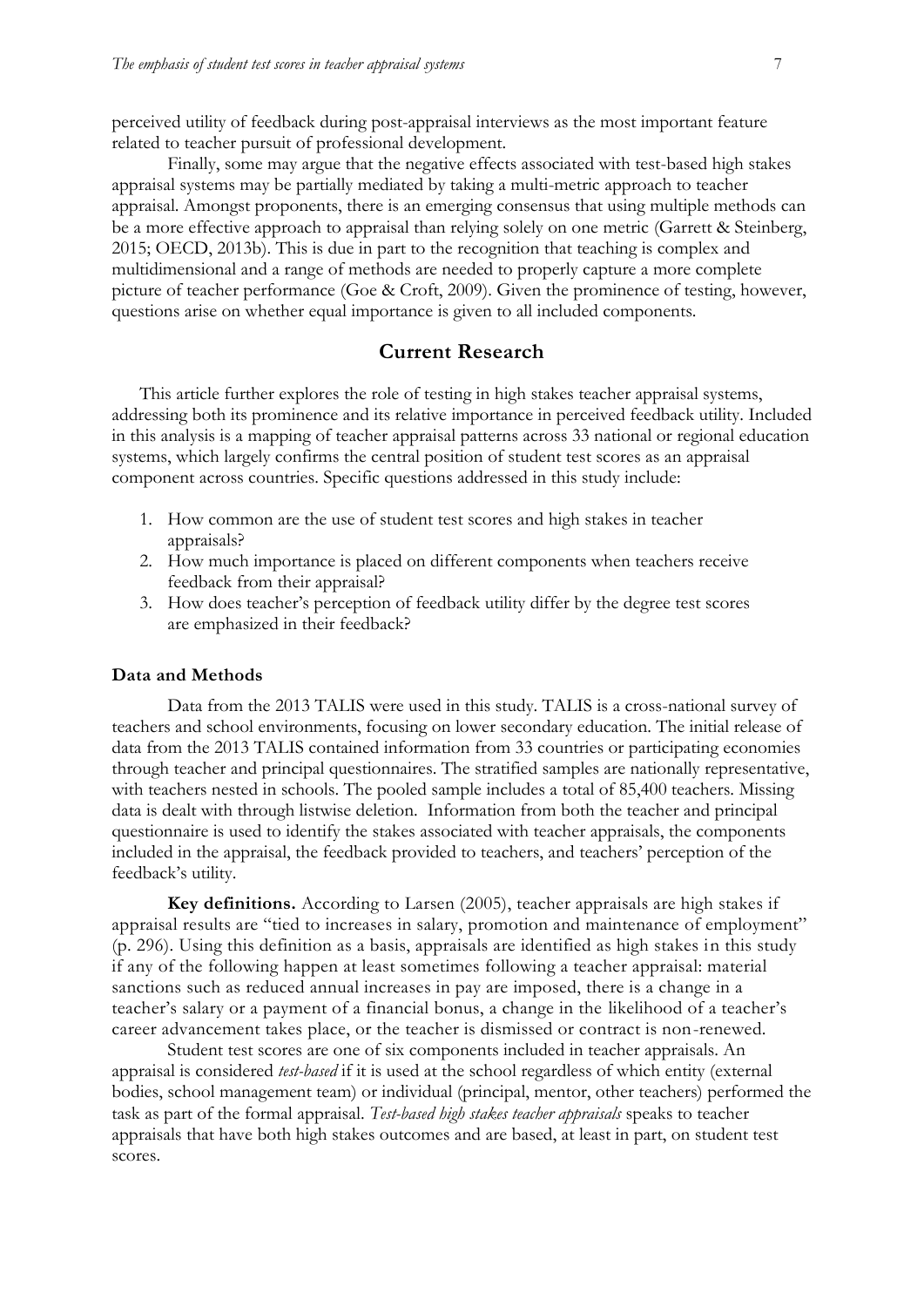**Test-based high stakes appraisal patterns.** To identify the most common patterns of test-based high stakes teacher appraisals, both overall and across country patterns of components were identified. These patterns included the use of student test scores in high stakes decisions and at least one of the five other components – the inclusion of teacher observations, student surveys, assessments of teacher's content knowledge, teacher's self-assessment, and/or parent feedback – and resulted in 33 potential unique patterns or combinations.

**Analyzing appraisal feedback.** Principal responses were matched to responses in the teacher questionnaire to examine whether teachers receive feedback and what part of the feedback is emphasized. Mirroring the six components included in teacher appraisals is a question asking teachers whether or not they received feedback on that component. No feedback is received on the component if the teacher responded with "I have never received this feedback in this school".

Although multiple components may be used in teacher appraisal they may not receive equal consideration in the high stakes decision. An overall ranking and a relative measure of importance is used to identify how much emphasis is placed on student performance, and thus student test scores, when teachers receive feedback on their appraisal. To identify which parts of teacher appraisal are emphasized, teachers are asked to evaluate eleven potential areas of feedback. Each area is coded on a Likert scale from not considered at all when feedback is received (1) to considered with high importance (4). Some of the factors can be mapped directly onto a component; however, factors associated with self-assessment and teacher evaluation are harder to distinguish (see Table 1). The *overall ranking* ranges from 1 (most emphasized factor) to 11 (least emphasized factor) and is aggregated at the country level.

| $L$ <i>arri</i> sing 2 $1$ ppransan Components to 2 $1$ ssociation 1 contouris<br><b>Appraisal Component</b> | <b>Associated Feedback from</b>                 | <b>Importance Placed on</b> |
|--------------------------------------------------------------------------------------------------------------|-------------------------------------------------|-----------------------------|
|                                                                                                              | Appraisal                                       | Feedback: Mean (SD)         |
| Test scores                                                                                                  | Student achievement                             | 3.47(0.76)                  |
| Student surveys                                                                                              | Student feedback                                | 3.14(0.92)                  |
| Parent feedback                                                                                              | Parent feedback                                 | 2.93(1.00)                  |
| Assessment of teacher's<br>content knowledge                                                                 | Knowledge and understanding of<br>subject field | 3.32(0.84)                  |
|                                                                                                              | Pedagogical competency                          | 3.38(0.79)                  |
|                                                                                                              | Student assessment practices                    | 3.28(0.80)                  |
|                                                                                                              | Student behavior and classroom                  | 3.36 $(0.79)$               |
|                                                                                                              | management                                      |                             |
| Teacher observations or                                                                                      | Teaching of students with special               | 2.89(1.02)                  |
| self-assessments                                                                                             | needs                                           |                             |
|                                                                                                              | Teaching in a multicultural or                  | 2.32(1.08)                  |
|                                                                                                              | multilingual setting                            |                             |
|                                                                                                              | Feedback teachers provide to other              | 2.62(1.05)                  |
|                                                                                                              | teachers                                        |                             |
|                                                                                                              | Collaboration with other teachers               | 3.15(0.89)                  |

### *Linking Appraisal Components to Associated Feedback*

Table 1

The *relative importance* is calculated by taking the difference between the score for student performance and the mean score of the other ten factors. For example, in the overall pooled sample student performance was the most emphasized factor with a score of 3.47 (out of 4). The difference between this score and the mean of all other factors (3.04) revealed a relative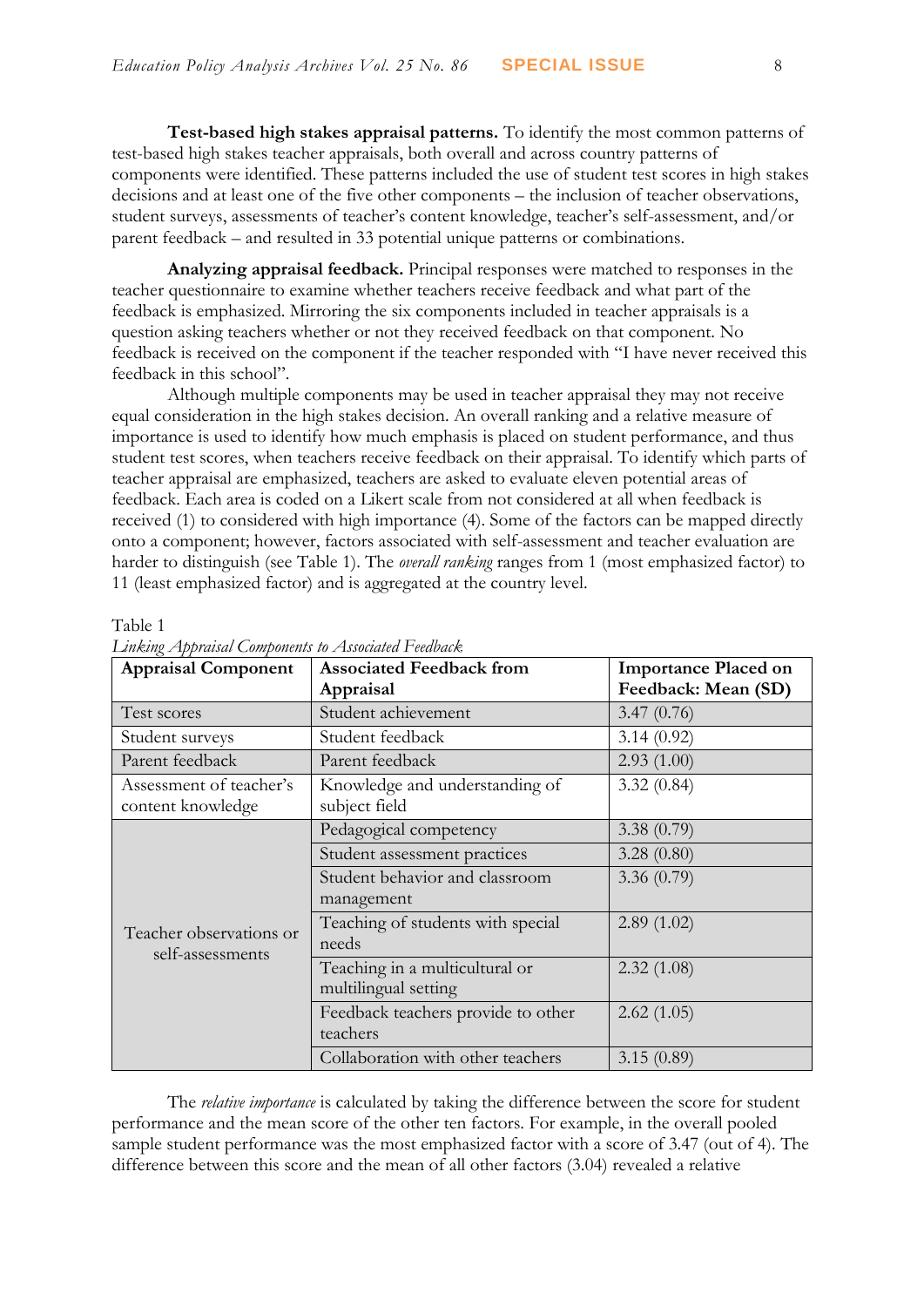importance score of 0.43. This measure of relative importance is used at the teacher level in the inferential analysis to predict teacher's perception of feedback utility.

**Predicting teachers perception of feedback utility.** The *relative importance* placed on student achievement in feedback is the primary independent variable used to examine the association between overemphasis on student test scores and teachers perception of feedback utility. Feedback utility is captured in teacher's sense of whether appraisal feedback *makes little impact* on their instruction and whether the appraisal feedback is used for *only administrative* purposes. Teacher responses to the statements "teacher appraisal and feedback have little impact upon the way teachers teach in the classroom" and "teacher appraisal and feedback are largely done to fulfil administrative requirements" were coded as binary variables (agree/strongly agree  $= 1$ ; disagree/strongly disagree  $= 0$ ). Overall, 43.1% of teachers agreed that the appraisal had little impact and 50.0% of teachers felt that the process was simply an administrative task. Teachers *sex* (68.1% female), *age* (mean = 42.5, sd = 10.5), *contract status* (81.4% on permanent contract), *years of experience* (mean  $= 16.1$ , sd  $= 10.3$ ), and *education level* (2.2% less than ISCED 5) are included as control variables in the analysis.

Given the dichotomous measures of the feedback utility outcome variables (feedback *makes little impact* and feedback was *only administrative*), hierarchical generalized linear modeling (HGLM) was the method used in this analysis. A HGLM acknowledges the nested, or hierarchical, nature of data (Raudenbush & Bryk, 2002), adjusting the standard error as necessary. This is necessary given the likelihood that teachers in the same school and in the same country are more similar than their peers in different schools or countries. The xtmelogit command in Stata version 13 was used for the analysis. Odds ratios are provided to ease interpretation of results.

The complete random intercept HGLM model it illustrated in Equation 1, which predicts feedback utility for *i* teacher in *j* school in *k* country. The equation is replicated, using both *makes little impact* and *only administrative* as separate dependent variables capturing the general concept of feedback utility (see Table 2 for HGLM results). Teacher level variables include the primary independent or predictor variable (β*1jk*) and control variables (β*2jk -* β*6jk*). Also included are the initial intercept ( $\delta_{000}$ ) and error terms for the country ( $v_{00k}$ ), school ( $u_{0jk}$ ), and teacher level (*e*ijk).

Feedback Utility<sub>ijk</sub> =  $\delta_{000}$  + β<sub>*1jk*</sub>(Relative Importance) + β<sub>2jk</sub>(Female) + β<sub>3jk</sub>(Age) + + β<sub>4jk</sub>(Contract Status) + β<sub>5jk</sub>(Years of Experience) + β<sub>6jk</sub>(Education Level) + ν<sub>00k</sub> + μ<sub>0jk</sub> + <sub>ε<sub>ijk</sub>.</sub>

*Equation 1*

### **Results**

#### **Components and Stakes of Teacher Appraisals**

Student test scores are the most commonly used component in teacher appraisals. Nearly 97% of teachers in the TALIS sample work in schools that include student test scores in their teacher appraisal. The inclusion of student test scores ranked just above teacher observations (96%), with assessments of teacher content knowledge being the least commonly included component (78%). Furthermore, approximately 79% of teachers work in schools that have high stakes consequences associated with teacher appraisal. Figure 1 charts the inclusion of student test scores and stakes of the appraisal by country. In the bottom left quadrant include countries, such as Italy and Portugal, whose teachers are less likely to be in a high stakes appraisal system and are less likely to have student test scores used in their appraisal, relative to the overall mean. Additional outliers include Finland, the only country in the sample where less than 80% of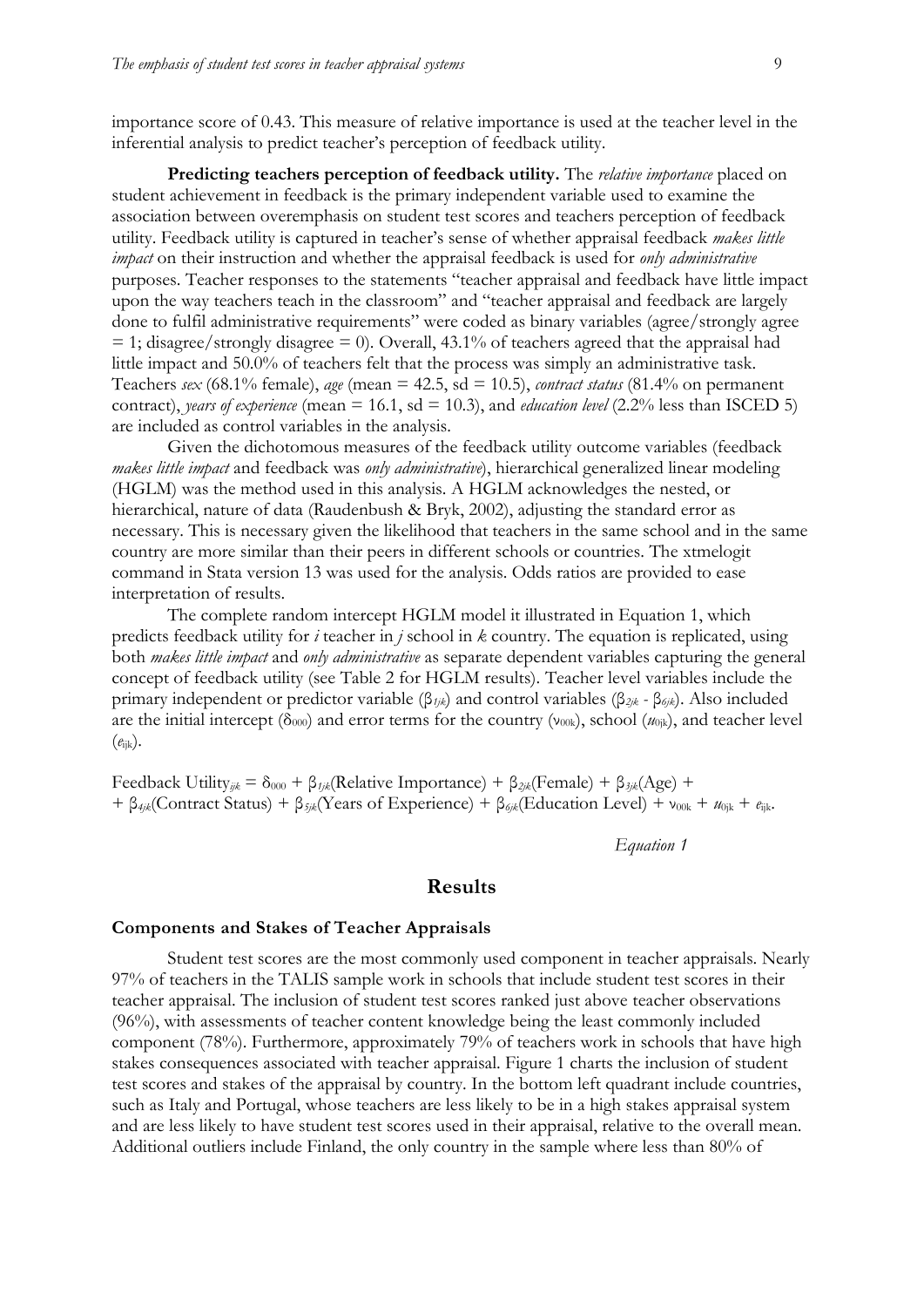teachers have student test scores included as a component in their appraisal, and Mexico, Spain, and Japan, where less than half of their teachers are in schools which use appraisals for high stakes decisions.



*Figure 1.* Cross National Differences in Inclusion of Student Test Scores and Stakes of Teacher Appraisals

*Note*: X and y-axis intercept set at the overall mean.

Although it is possible that appraisal systems that incorporate student test scores do not use them in high stakes decisions, this is rarely the case. Three out of four teachers in the sample work in a school that attaches high stakes to student test scores. Of those that work in high stakes systems, 97.3% of appraisals include student test scores as a component. The relationship between the inclusion of student test scores and the stakes of the teacher appraisal is statistically significant ( $\chi^2$  = 223.64, df = 1, p<.01) in the pooled sample. Test-based high stakes appraisal systems are the focus for this article.

Figure 2 illustrates six common components used in teacher appraisals. The inclusion of student test scores is the most common component across all appraisals, as well as those with high stakes outcomes. There is little movement in the inclusion ranking of components in all versus just high stakes systems with student surveys moving from the fifth most common component across all appraisal systems (blue) to the fourth when just high stakes appraisals (orange) are considered, moving slightly above teacher self-assessments.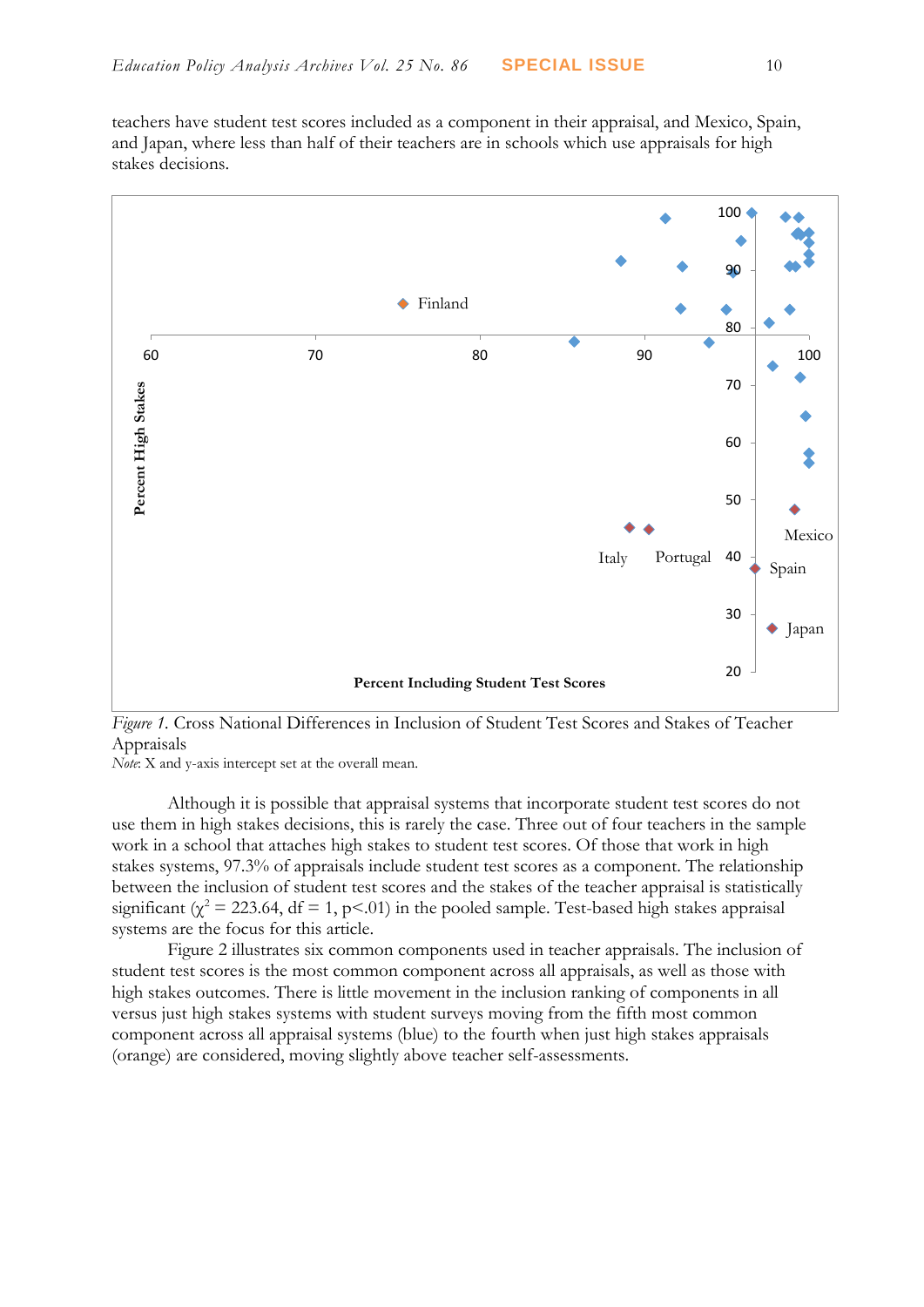

*Figure 2.* Components of Teacher Appraisals

<u>.</u>

### **Patterns of Test-based High Stakes Teacher Appraisals**

Components included in high stakes appraisals are rarely done so in isolation. For instance, student test scores are used independent of other components in only 0.1% of teacher appraisals in the overall sample<sup>1</sup>. Commonly used patterns outlining the included components of test-based high stakes teacher appraisals can be derived from the data. Across the entire sample the majority of teachers work in schools that incorporate all six components in their appraisal. Out of the 33 potential patterns of test-based high stakes teacher appraisal, 63.3% include all components. The other 32 patterns combined represent less than 37% of teacher appraisals. Appendices A and B detail the top ten patterns of test-based high stakes teacher appraisals in the overall sample and top three patterns by country. Only one pattern was not used by any teacher appraisal; no appraisal was based on the combination of student test scores, student surveys, an assessment of teacher's content knowledge, and teacher's self-assessment.

Including multiple measures in test-based high stakes appraisals is the dominant practice. Among the top ten overall patterns student test scores and teacher observations both appear ten times, followed by parent feedback (8), teacher's content knowledge and student surveys (both 6), and teacher's self-assessment (5). Outside of basing high stakes decisions on the combination of student test scores and teacher observations  $(14<sup>th</sup> overall, 0.65%)$ , all other two component combinations were ranked in the bottom 11 patterns. In this regards, Italy appears to be an

<sup>1</sup> High stakes teacher appraisals based only on student test scores are found in Brazil (0.47% of teachers) and Iceland (3.64% of teachers).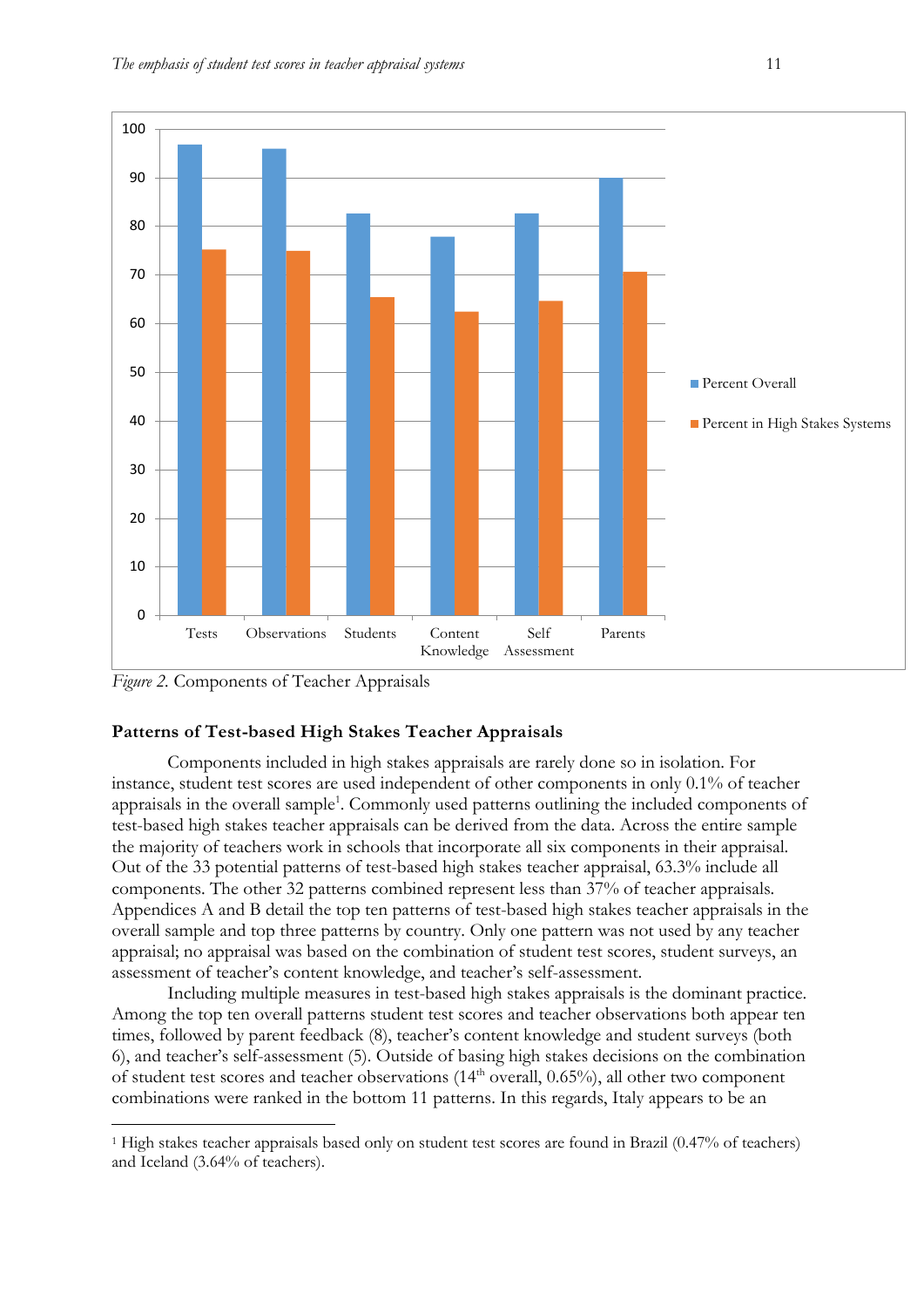outlier, as the second most common pattern in the country consists of appraisals based on only student test scores and parent feedback (15.3%).

Diversity in appraisal patterns may suggest greater within-country autonomy, giving local administration the ability to craft appraisal systems. For example, France appears to be an interesting case as it is the only country where the most common pattern is found in less than one in five appraisals and is one of three countries where the three most common patterns represent less than 55% of all test-based high stakes teacher appraisals. France is one of the eight countries in the sample where at least 15 appraisal patterns are present (others include Australia, Brazil, Iceland, Israel, Portugal, Spain, and Sweden). However, even amongst countries with diversity in teacher appraisals, differences in the distribution of patterns remain. For instance, the two countries with the greatest number of patterns present (Brazil with 29 patterns and Iceland with 20 patterns present) appear different, as over 65% of teachers in Brazil work under the most common appraisal pattern and 18 patterns have less than 1% of teachers each while in Iceland the top pattern only includes 22% of teachers and all but two of the present patterns have greater than 1% of teachers. The variance present in these countries lies in contrast with Abu Dhabi (UAE) and Romania, where over nine in 10 teachers work in schools that use the most common pattern, and Latvia, where all teacher appraisals are captured in just three patterns.

While the vast majority of teachers work under test-based high stakes appraisals, it is important to recognize that in some countries this represents less than half of teachers. Specifically, in Mexico (47.5%), Portugal (40.2%), Italy (36.4%), Spain (35.8%), and Japan (26.5%) teachers tend to work in schools that do not include student test scores in their appraisals, do not make high stakes decisions based on their appraisals, or both. Therefore, the pattern breakdown for these countries represents the minority of teachers in the country.

#### **Importance Placed on Appraisal Components**

The presence of multiple components in a teacher's appraisal does not mean that each component has equal weight in the high stakes decision. Unfortunately, TALIS data cannot provide direct insight into how much relative weight is given to each appraisal component. As a proxy, teacher perception of emphasized appraisal feedback is used. For example, when teachers indicate that great importance is placed on student performance it suggests that student test scores are valued highly in the appraisal.

In the overall sample, student performance is the most emphasized piece of feedback from appraisals. Figure 3 suggests that although in all countries multiple measures are used in teacher appraisals, in practice the greatest importance is placed on student test scores. In 20 out of the 33 systems, student performance was the most emphasized factor in feedback. The y-axis in Figure 3 plots the relative importance of student achievement in appraisal feedback. Based on literature describing the test central education systems in England (UK) and the United States (Hursh, 2007; Lingard & Lewis, 2016; Smith, 2014), it is not surprising that student performance is not only the most emphasized factor in these systems but the relative importance of test scores in feedback is substantially larger than in other countries.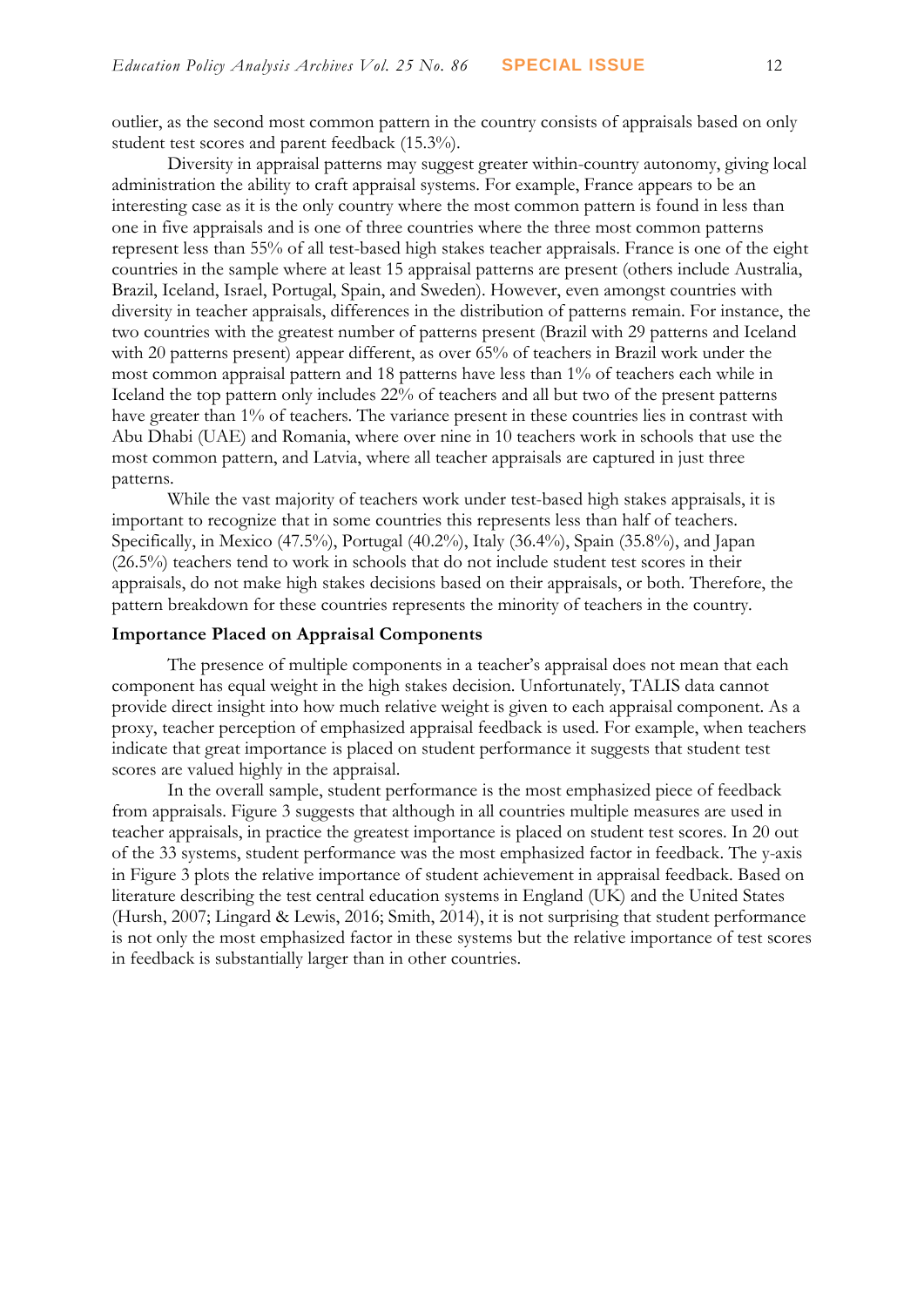

*Figure 3.* The Importance Placed on Student Performance in Teacher Feedback *Note*: Black dot represent the rank and difference for the overall sample.

Although student test scores are included in the high stakes decisions of some teachers in Finland, South Korea, Denmark, France, and Japan, when feedback from teacher appraisals are received relatively less emphasis is placed on student performance. In all five countries student performance ranks as the six or seventh most emphasized factor. Additionally, the difference between student performance and mean of the other factors is close to zero<sup>2</sup>. In place of student performance relatively greater importance is placed on pedagogical competency in France (score  $= 3.65$ , rank  $= 1$ ), Japan (score  $= 3.21$ , rank  $= 1$ ), and South Korea (score  $= 3.30$ , rank  $= 1$ ), while Denmark (score  $= 3.33$ , rank  $= 1$ ) and Finland (score  $= 2.98$ , rank  $= 2$ ) emphasize collaboration or work with other teachers.

### **The Importance and Use of Appraisal Feedback**

<u>.</u>

From figure 3, it is clear that student achievement, generally reported in student test scores, is largely emphasized in appraisal feedback. Table 2 illustrates how the overemphasis on student test scores can influence teachers' perception of appraisal utility. Pooling data across all

<sup>2</sup> Differences with the mean score of other factors remain above zero due in large part to the very low scores in importance placed on teaching in a multicultural or multilingual setting.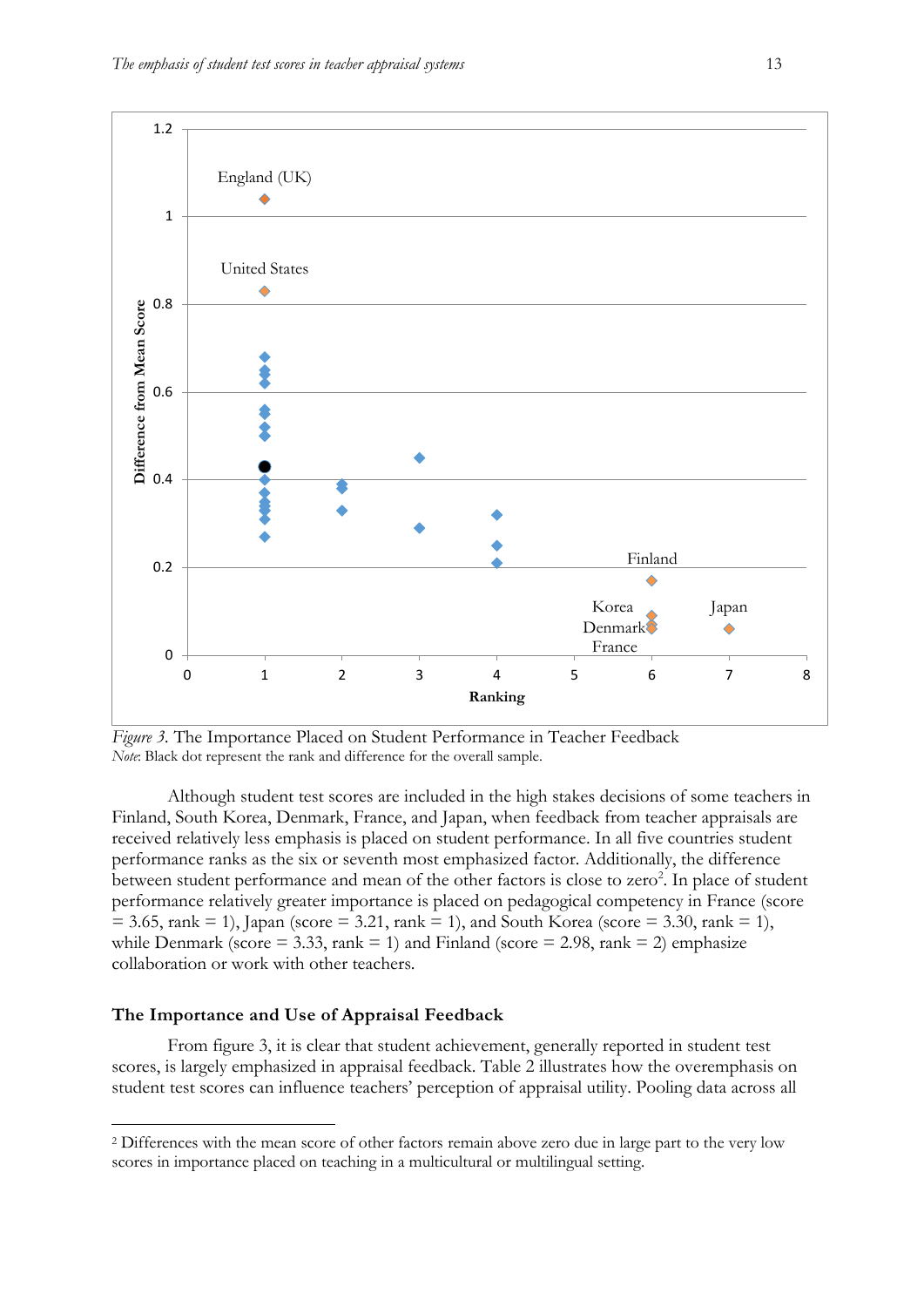countries, a three level random intercept HGLM is used to identify effects at the teacher level. Relative importance of student test scores in feedback is used to predict whether teachers believe the appraisal makes an impact on their teaching and whether it is only an administrative task. The analysis controls for teacher's sex, age, contract status, years of experience, and education level. Results are clustered at the country and school level to adjust for within country and within school similarities. Odds ratios are provided. Log odds ratio are available from the authors upon request.

| явг<br>r |  |
|----------|--|
|          |  |

*Predicting Feedback Utility from the Relative Importance Placed on Student Achievement Feedback*

| Appraisal Makes Little |                        | Appraisal is Only Administrative |
|------------------------|------------------------|----------------------------------|
| Impact                 |                        |                                  |
|                        |                        |                                  |
| <b>Odds Ratio</b>      | Variable               | <b>Odds Ratio</b>                |
| .928**                 | Female                 | $.939**$                         |
| 1.000                  | Age                    | .994**                           |
| $1.211**$              | Permanent Contract     | $1.272**$                        |
| $1.005**$              | Years of Experience    | $1.005**$                        |
| 1.037                  | <b>Education Level</b> | .902                             |
| $1.144**$              | Relative Importance    | $1.207**$                        |
| .582                   | Intercept              | .958                             |

*Notes*: Pooled sample clustered at the country and school level. Sample size: makes little impact (*n* = 76,758); only administrative ( $n = 76,255$ ).  $* = p < .05$   $** = p < .01$ .

Teachers that feel student achievement is the most emphasized piece of feedback and that this feedback is disproportionately valued above other feedback options are more likely to perceive appraisals as an administrative tool that makes little impact on their classroom teaching. The odds that teachers believe the appraisal makes little impact is 1.14 times higher per point difference in emphasis on student achievement while the odds that the appraisals is purely administrative is 1.21 times higher per point. A one-point difference suggests that teachers that feel student performance is greatly emphasized in their feedback, relative to other components being moderately emphasized, finds their feedback to be less useful. Additionally, female teachers and older teachers perceive feedback to be of little use. Further characteristics associated with lower levels of feedback utility include permanent contracts and greater years of experience.

In addition to negative teacher perceptions about the utility of feedback, some teachers do not receive feedback. Feedback can be especially crucial when it comes from the component included in the high stakes decision. As Figure 4 makes clear, a large number of teachers do not receive any feedback on such components. On the high end 42% of teachers that work in an appraisal system that use parent feedback as an input into the high stakes decision do not receive any information about what the parents said. Similar high percentages are found for nearly all components.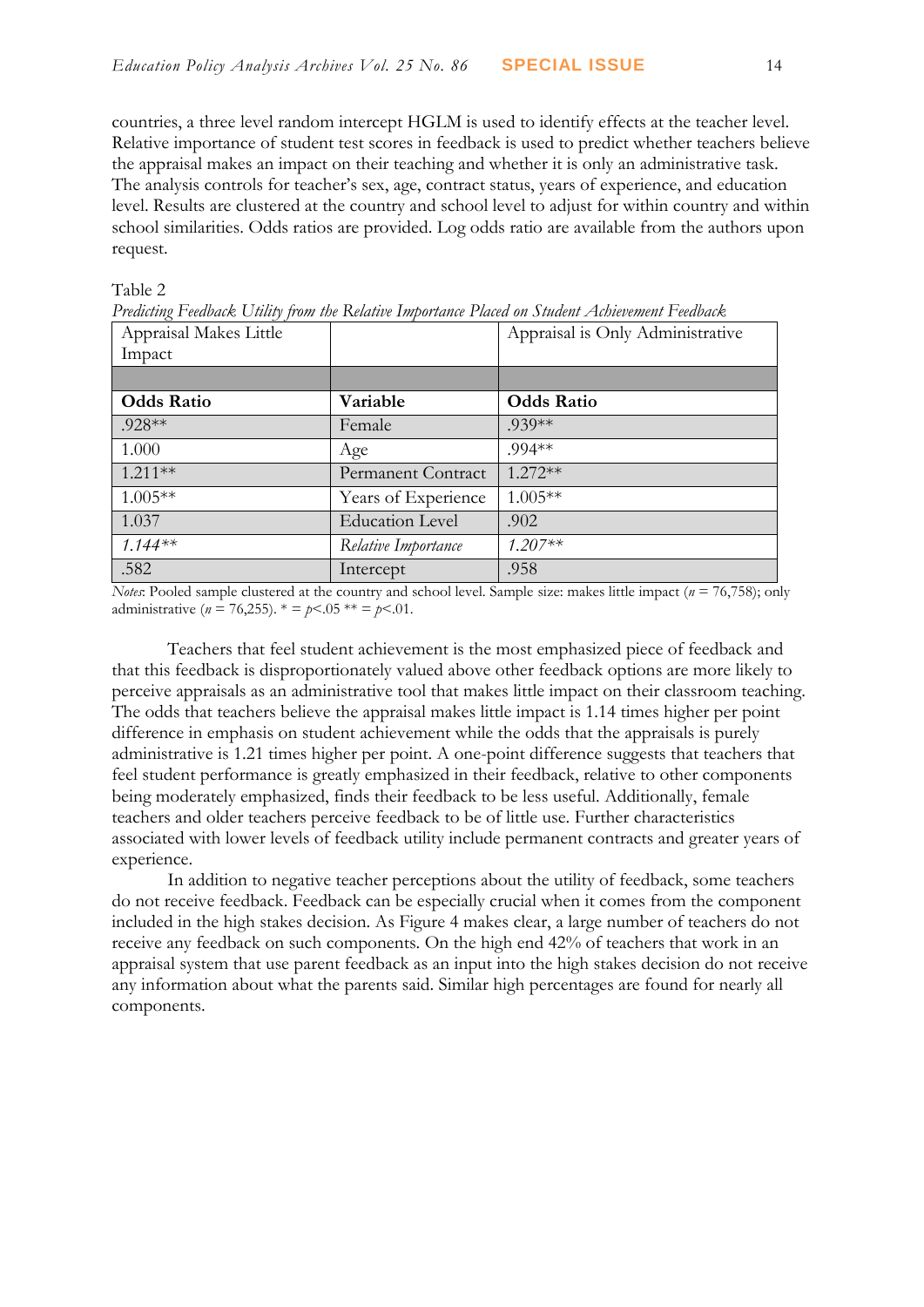

*Figure 4.* Percentage of Teachers that Do Not Receive Feedback by Component of their High Stakes Appraisal

### **Discussion**

Amongst TALIS participating systems, the use of student test scores in teacher appraisals is nearly universal. The ubiquitous application of student test scores as the most common component in teacher appraisals, regardless of the stakes attached, is another example of the importance placed on these seemingly objective measures of education quality and part of the larger Global Testing Culture. The use of student test scores is significantly associated with the stakes of the appraisal with 75% of teachers working in schools that employ test-based high stakes teacher appraisal systems.

Test scores, however, are rarely included in isolation. Instead high stakes teacher appraisal patterns include multiple components, with over 60% of teacher appraisals in the total sample including teacher observation, student surveys, assessment of teacher's content knowledge, teacher's self-assessment, and parent feedback, in addition to student test scores. Notwithstanding the use of multi-metric patterns in teacher appraisals, student performance is still the most emphasized piece of feedback when appraisal results are communicated with teachers. This suggests that, although a variety of inputs may be used to make high stakes decisions, a greater weight or importance is put on the role of student test scores.

The disproportionate emphasis on student test scores is associated with lower levels of perceived feedback utility. In appraisal systems focused on tests, teachers believe the appraisal has limited impact on their teaching and is strictly an administrative exercise. This undermines the potentially formative aspects of appraisals. Furthermore, the sense that appraisals are simply an administrative checklist matches some of the concerns historically associated with teacher evaluations; demonstrating the ongoing melding of teacher appraisals and teacher evaluations.

In addition to perceptions that appraisal feedback is of little value, feedback was absent for a large number of teachers in test-based high stakes appraisal systems. Teachers whose pay, career trajectory, or continuation of employment depends on the outcome of their appraisal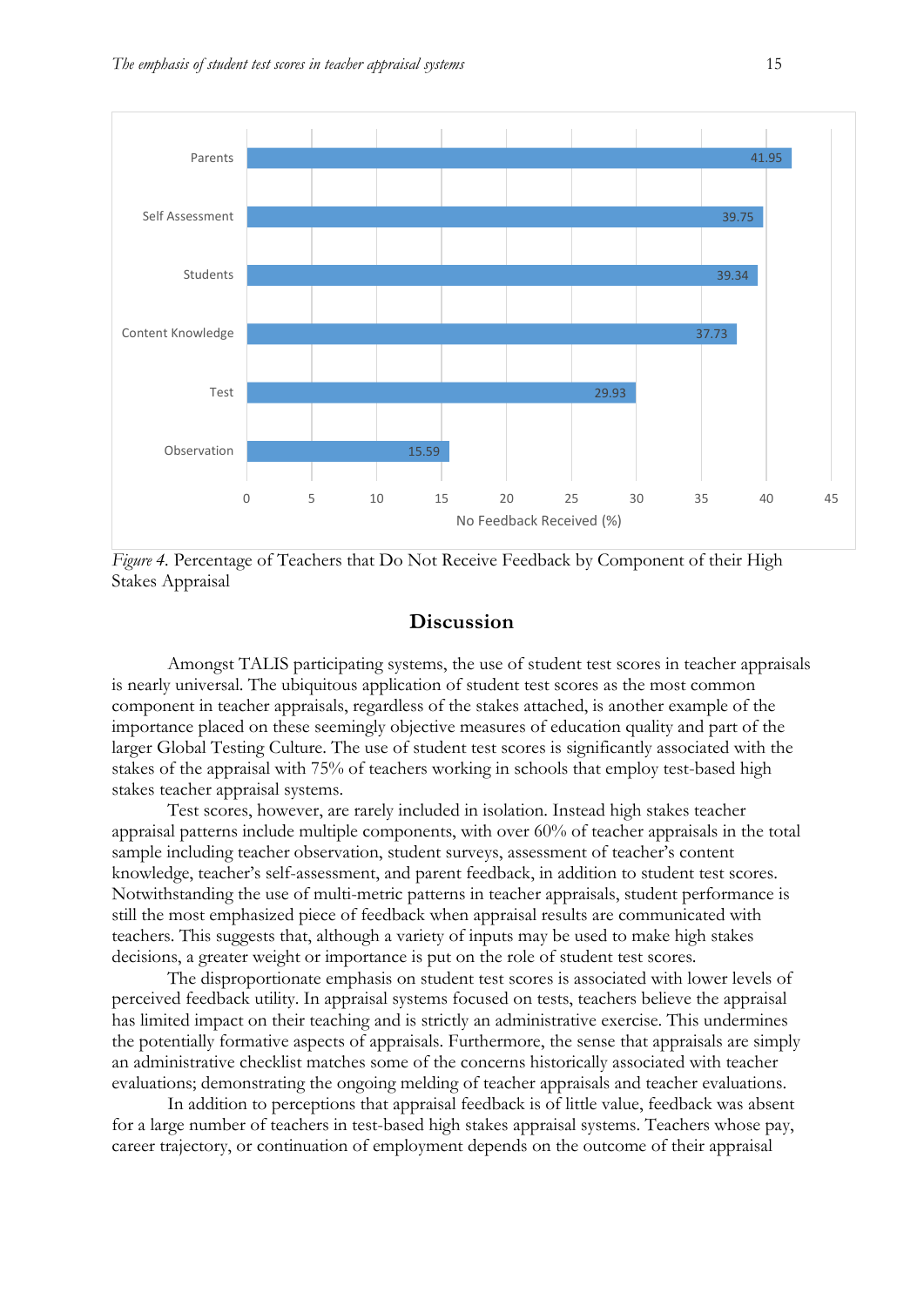should receive information on the components from which they are judged. Sadly, this is not always the case. At the high end, 42% of teachers whose appraisal is based in part on parent feedback receive no information on what the parents have said. Even information on teacher observation and student test scores, both included in over 95% of high stakes appraisals, is not always communicated.

The lack of feedback and perception that it is of little use beyond meeting administrative requirements can impact teacher's motivation. Teachers perceptions of appraisal utility is important, as individuals that do not see the value in feedback are less motivated and less likely to take action (Delvaux et al, 2013). Based on a three point satisfaction scale measuring whether teachers enjoyed working at their school, would recommend their school to others, and would not change their school if they could, teachers that felt the appraisal had little impact  $(t = 32.45,$ *p*<.01) or was solely administrative (*t* = 55.70, *p*<.01) were less satisfied with their work.

These cross-national findings tend to support the isomorphic march of test-based high stakes accountability laid out in the Global Testing Culture. Supporting the massive testing emphasis in England (UK) and the US that has been reported elsewhere (Hursh, 2007; Lingard & Lewis, 2016; Smith, 2014), results indicate that England (UK) may be the most test-obsessed system in the TALIS sample, with the US following narrowly behind. In England (UK) 98.5% of teachers work in a test-based high stakes system, the most of any participating system. Additionally, the emphasis placed on student performance in teacher feedback (3.81) is the second highest across all systems and the relative difference between student performance and other potential areas of feedback is over one, by far the largest relative importance across systems and a massive difference given the four-point scale. The US has the only other relative importance score over 0.70, as the emphasis placed on student performance is 0.83 points greater than the mean score of other potential areas of feedback.

Although the large majority of countries have test-based high stakes teacher appraisal systems in which student performance is the number one point of emphasis, a few outlier countries can be identified. France, at first glance, appears to be a typical country with nearly 73% of teachers working under test-based high stakes appraisals. However, upon exploring patterns of appraisals it is clear that schools in France have substantial autonomy – as 15 patterns are present and the top three represent less than 55% of all teachers – and that test scores are less emphasized in teacher feedback – as less importance is placed on student performance (ranking 6 out of 11 possible factors in feedback with the lowest relative importance score for student performance among the sampled countries). Finland also appears unique with the lowest inclusion rate of student test scores in teacher appraisals (75.3%) and greater emphasis placed on teacher collaboration over student performance. Finally, in Japan although over 97% of appraisals include student test scores, teacher appraisals are rarely associated with high stakes (27.7%). Furthermore, of the approximately one quarter of teachers in Japan that work under test-based high stakes appraisals, student performance is emphasized below six other pieces of feedback, with pedagogical competency highly valued.

This study was designed to examine the role of student test scores in high stakes teacher appraisals using the largest cross national dataset focused on teachers. Unfortunately, the nearly universal acceptance of incorporating student test scores into teacher appraisals and the dominance of one appraisal pattern over others limited the statistical power to identify significant differences between test-based high stakes appraisal systems and non-test based or lower stakes systems. This suggests that individual country studies, where great variance in appraisal patterns are present and appropriately large samples of teachers are included, may be the best way to evaluate the impact of such appraisals. Future research should extend this research by exploring the impact of test-based high stakes teacher appraisals on important outcomes such as teacher satisfaction and retention. Analyses of different policy initiatives linking teacher appraisals and pay around the world offer some recommendations for best practices. Literature suggests that teacher appraisal should be thought of as a tool for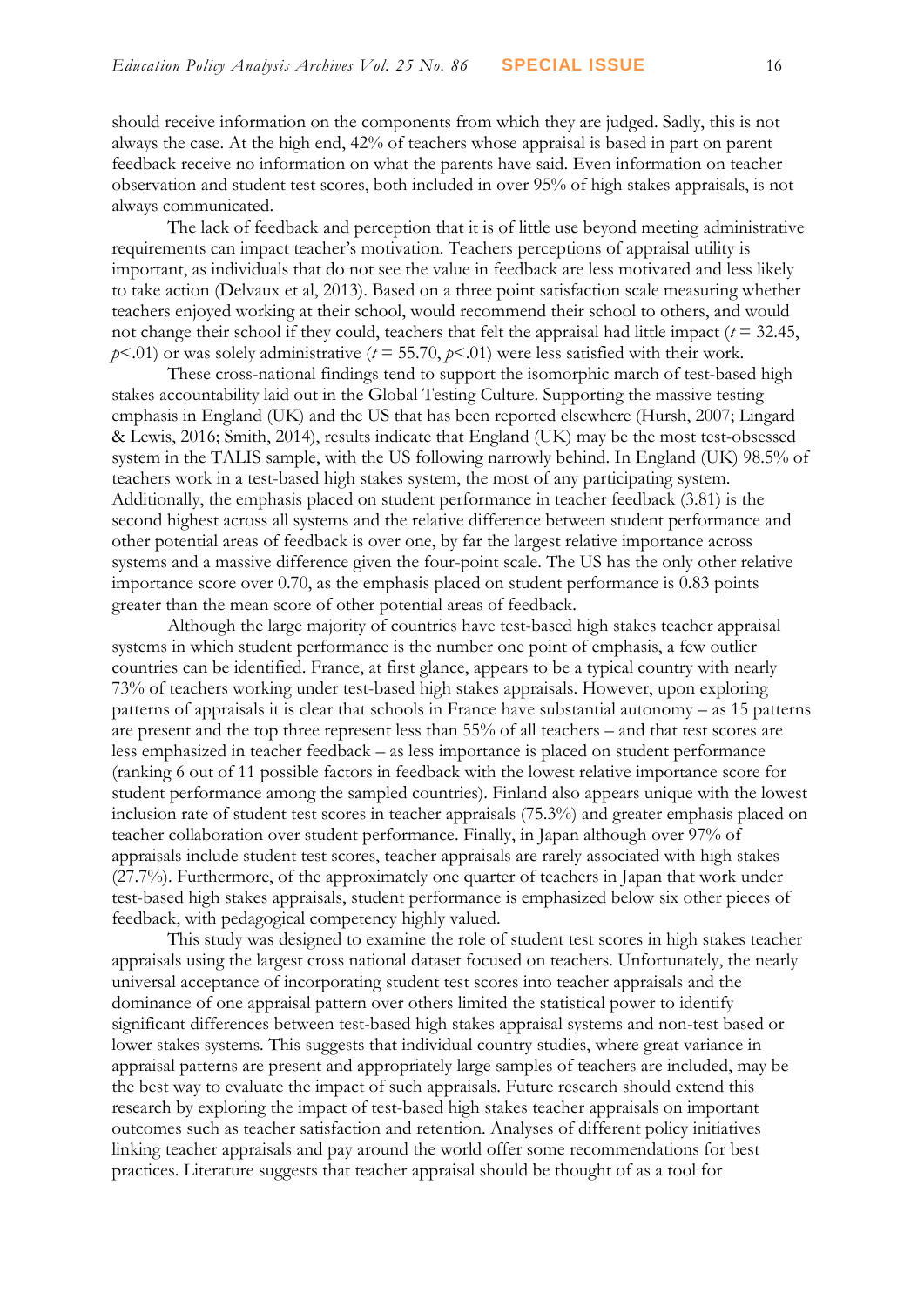professional development and not just an accountability measure. In addition, teacher appraisal needs to be based on good governance, which uses coherent frameworks negotiated together with teacher unions, policy makers and school management. Such systems should have clear and transparent procedures, in order to ensure trust in the system. Systems based on these principles should also use the results of the appraisal to feed into professional development and adequately address exceptional performance as well as underperformance (OECD, 2013a, 2013b; UNESCO, 2014).

## **Acknowledgements**

The analysis, findings, and conclusions or recommendations expressed in this material are those of the authors and do not necessarily reflect the views of UNESCO's Global Education Monitoring Report.

## **References**

- AERA. (2015). AERA statement on use of value-added models (VAM) for the Evaluation of Educators and Educator Preparation Programs. *Educational Researcher*, 1-5.
- Ahsan, S. & Smith, W. C. (2016). Facilitating student learning: A comparison of classroom and accountability assessment. In W. C. Smith (Ed.), *The Global Testing Culture: Shaping Education Policy, Perceptions, and Practice* (pp. 131-152). Oxford: Symposium Books.
- Allen, R., Elks, P, Outhred, R., & Varly, P. (2016). Uganda's assessment system: A road-map for enhancing assessment in education. Oxford: Health & Education Advice & Resource Team (HEART).
- Andreasen, K., Kelly, P., Kousholt, K., McNess, E., & Ydesen, C. (2015). Standardised testing in compulsory schooling in England and Denmark: A comparative study and analysis. *Bildung und Erziehung, 68*(3), 329-348.<https://doi.org/10.7788/bue-2015-0306>
- Balwanz, D. (2016). The discursive hold of the matric: Is there space for a new vision for secondary education in South Africa? In W. C. Smith (Ed.), *Th Global Testing Culture: Shaping Education Policy, Perceptions, and Practice* (pp. 261-278). Oxford: Symposium Books.
- Bantwini, B. D., & King-McKenzie, E. (2011). Some issues that teachers are confronted with: A case of the United States of America and South Africa. *Journal of Emerging Knowledge on Emerging Markets, 3*, 361-374. <https://doi.org/10.7885/1946-651X.1053>
- Barnes, S.-A., Lyonette, C., Atfield, G,. & Owne, D. (2016). *Teacher's Pay and Equality: A Literature Reivew. Longitudinal Research into the Impact of Changes to Teachers' Pay on Equality in Schools in England.* Warwickshire, UK: Warwick Institute for Employment Research.
- Booher-Jennings, J. (2005). Below the bubble: 'Educational triage' and the Texas accountability system. *American Education Research Journal, 42*(2), 231-268. <https://doi.org/10.3102/00028312042002231>
- Bottery, M. (1989). The education of business management. *Oxford Review of Education, 15*(2), 129- 146. <https://doi.org/10.1080/0305498890150203>
- Certo, J. (2006). Beginning teacher concerns in an accountability-based testing environment. *Journal of Research in Childhood Education, 20*(4), 331-349. <https://doi.org/10.1080/02568540609594571>
- Chapman, D., & Snyder, C. (2000). Can high stakes national testing improve instruction: Re -examining conventional wisdom. *International Journal of Educational Development, 20*, 457- 474. [https://doi.org/10.1016/S0738-0593\(00\)00020-1](https://doi.org/10.1016/S0738-0593(00)00020-1)
- Danielson, C. (2011). Evaluations that help teachers learn. *Educational Leadership, 68*(4), 35-39.
- Danielson, C., & McGreal, T.L. (2000). *Teacher Evaluation: To Enhance Professional Practice.* Alexandria, VA: ETS.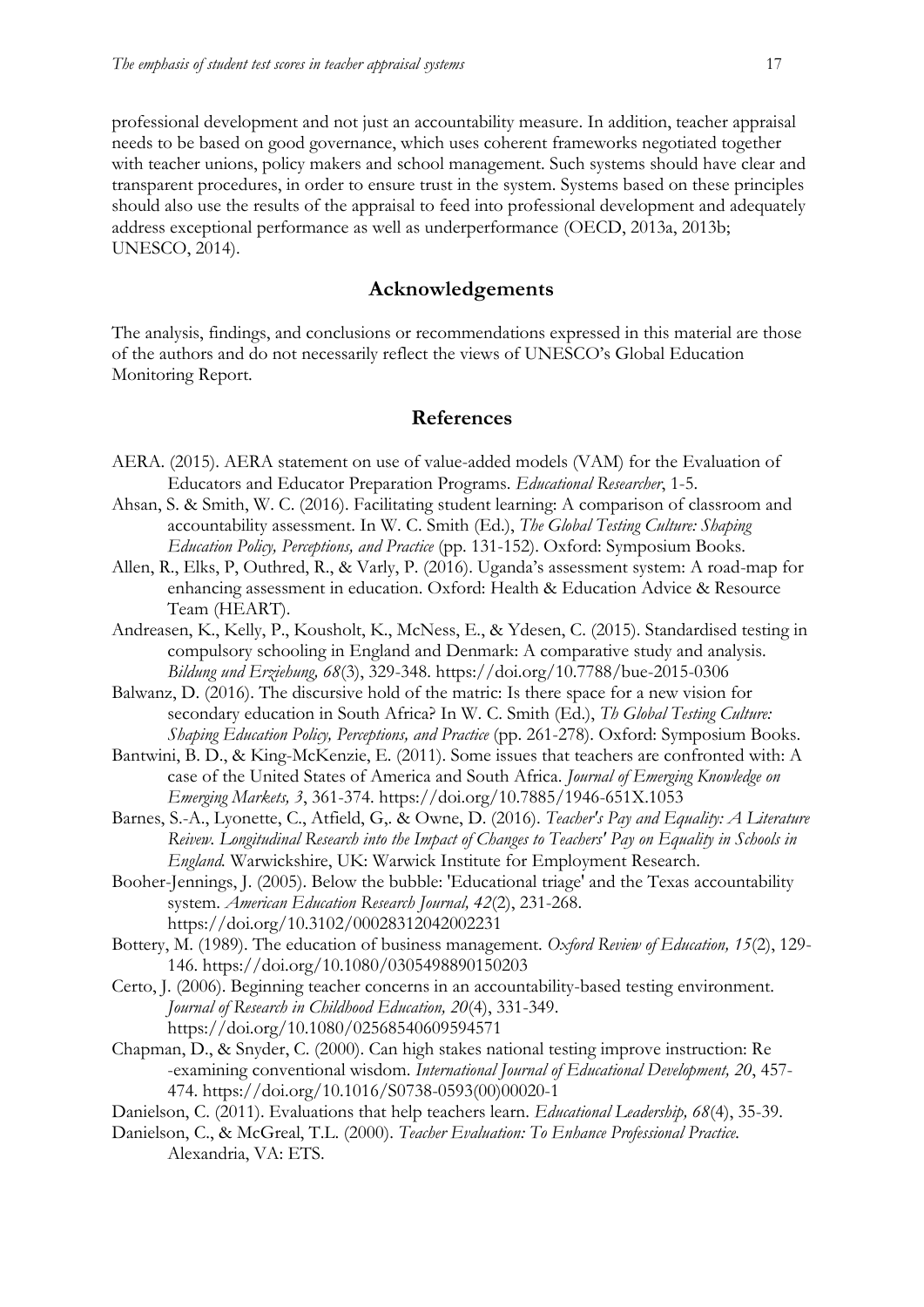- Darling-Hammond, L. (2000). Teacher quality and student achievement: A review of state policy evidence. *Education Policy Analysis Achives, 8*(1). http://dx.doi.org/10.14507/epaa.v8n1.2000
- Darling-Hammond, L. (2015). Can value added add value to teacher evaluation? *Educational Researcher, 44*(2), 132-137. <https://doi.org/10.3102/0013189X15575346>
- Delvaux, E., Vanhoof, J. Tuytens, M., Vekeman, E., Devos, G., & Van Petegem, P. (2013). How may teacher evaluation have an impact on professional development? A multilevel analysis. *Teaching and Teacher Education, 36*, 1-11.
- Duke, D. L. (1995). *Teacher Evaluation Policy: From Accountability to Professional Development*. Albany, NY: SUNY Press.
- Duke, D. L., & Stiggins, R. L. (1986). *Teacher Evaluation: Five Keys to Growth*. Washington, DC: National Education Association.
- Evans, H. (2013). The impact of performance management policy on standards in schools. PhD Dissertation. Department of Sociology: University of Sussex.
- Figazzolo, L. (2013). *The Use and Misuse of Teacher Appraisal. An Overview of Cases in the Developed World*. Brussels: Education International.
- Fitzgerald, T. (2008). The continuing politics of mistrust: Performance management and the erosion of professional work. *Journal of Educational Administration and History, 40*(2), 113- 128. <https://doi.org/10.1080/00220620802210871>
- Fullan, M., & Mascall, B. (2000). *Human Resource Issues in Education: A Literature Review*. Wellington, New Zealand: Ministry of Education.
- Garrett, R., & Steinberg, M. P. (2015). Examining teacher effectiveness using classroom observation scores: Evidence from the randomization of teachers to students. *Educational Evaluation and Policy Analysis, 37*(2), 224 –242. <https://doi.org/10.3102/0162373714537551>
- Goe, L., & Croft, A. (2009). *Methods of Evaluating Teacher Effectiveness*. Washington, DC: National Comprehensive Center for Teacher Quality.
- Goldstein, R. A. (2011). Imaging the frame: Media representations of teachers, their unions, NCLB, and education reform. *Educational Policy, 25*(4), 543-576. <https://doi.org/10.1177/0895904810361720>
- Gur, B. S., Celik, Z., & Ozoglu, M. (2012). Policy options for Turkey: A critique of the interpretation and utilization of PISA results in Turkey. *Journal of Education Policy, 27*(1), 1- 21. <https://doi.org/10.1080/02680939.2011.595509>
- Henry, G. T., & Guthrie, J. E. (2016). Using multiple measures for developmental teacher evaluation. In J. A. Grissom & P. Youngs (Eds.), *Improving Teacher Evaluation Systems: Making the Most of Multiple Measures* (pp. 1-7). New York: Teachers College Press.
- Hursh, D. (2005). Neo-liberalism, markets and accountability: Transforming education and undermining democracy in the United States and England. *Policy Futures in Education*, *3*(1), 3-15. <https://doi.org/10.2304/pfie.2005.3.1.6>
- Hursh, D. (2007). Assessing No Child Left Behind and the rise of neoliberal education policies. *American Education Research Journal, 44*(3), 493-518. <https://doi.org/10.3102/0002831207306764>
- Jackson, C. K., Rockoff, J. E., & Staiger, D. O. (2014). Teacher effects and teacher-related policies. *Annual Review of Economics, 6*(1), 801-825. [https://doi.org/10.1146/annurev](https://doi.org/10.1146/annurev-economics-080213-040845)[economics-080213-040845](https://doi.org/10.1146/annurev-economics-080213-040845)
- Jennings, J., & Sohn, H. (2016). Measure for measure: How proficiency-based accountability systems affect inequality in academic achievement. *Sociology of Education, 87*(2), 125-141. <https://doi.org/10.1177/0038040714525787>
- Jimerson, S. R., & Haddock, A.D. (2015). Understanding the importance of teachers in facilitating student success: Contemporary science, practice, and policy. *School Pscyhology Quarterly, 30*(4), 488-493. <https://doi.org/10.1037/spq0000134>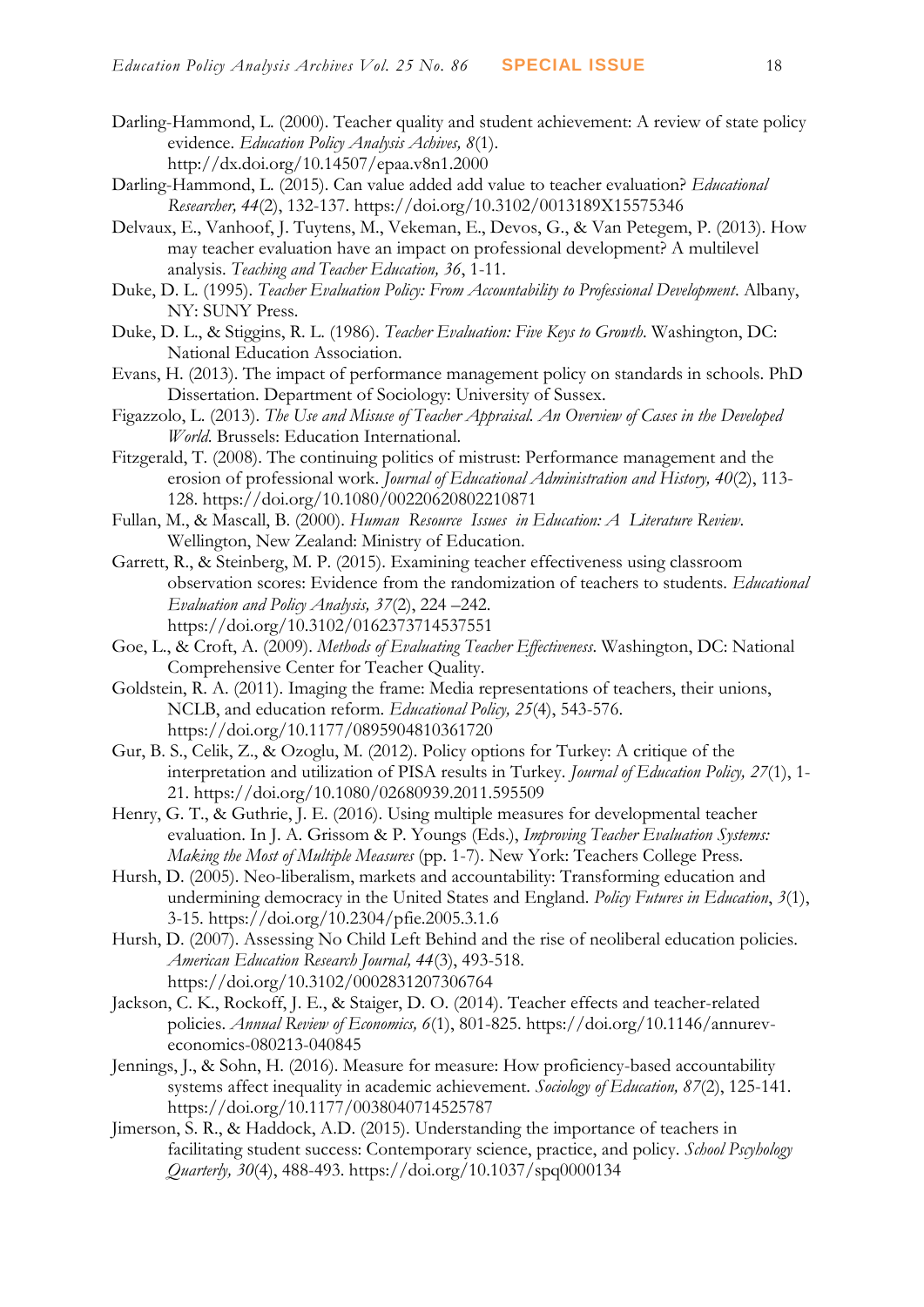- Kijima, R., & Leer, J. (2016). Legitimacy, state-building, and contestation in education policy development: Chile's involvement in cross-national assessments. In W.C. Smith (Ed.), *The Global Testing Culture: Shaping Education Policy,Perceptions, and Practice* (pp. 43-63). Oxford: Symposium Books.
- Kim, J. S., & Sunderman, G. L. (2005). Measuring academic proficiency under the No Child Left Behind Act: Implications for educational equity. *Educational Researcher, 34*, 3-13. <https://doi.org/10.3102/0013189X034008003>
- Kumashiro, K. K. (2012). *Bad Teacher!: How Blaming Teachers Distorts the Bigger Picture.* New York: Teachers College Press.
- Larsen, M. A. (2005). A critical analysis of teacher evaluation policy trends. *Australian Journal of Education, 49*(3), 292-305. <https://doi.org/10.1177/000494410504900306>
- Lingard, B., & Lewis, S. (2016). Globalization of the Anglo-American approach to top-down, test based acountability. In G. T. L. Brown & L. R. Harris (Eds.), *Handbook of Human and Social Conditions in Assessment* (pp. 387-403). New York: Routledge.
- Madden, J., & Lynch, D. (2014). Enabling teachers to better teach through engaging with research. *International Journal for Cross-Disciplinary Studies in Education, 5*(4), 1790-1797.
- Malik, M. S., & Aslam, S. (2013). Performance appraisal and employee's motivation: A comparative analysis of telecom industry in Pakistan. *Pakistan Journal of Social Sciences, 33*(1), 179-189.
- Martinez, F., Taut, S., & Schaaf, K. (2016). Classroom observation for evaluating and improving: An international perspective. *Studies in Educational Evaluation, 49*, 15-29. <https://doi.org/10.1016/j.stueduc.2016.03.002>
- Marzano, R. J., & Toth, M.D. (2013). *Teacher Evaluation That Makes a Difference: A New Model for Teacher Growth and Student Achievement.* Alexandria, VA: ASCD.
- McLaughlin, M., & Pfeiffer, S. (1988). *Teacher Evaluation. Improvement, Accountability and Effective Learning*. New York: Teachers College Press.
- Meyer, H. D., & Benavot, A. (2013). *PISA, Power, and Policy: The Emergence of Global Educational Governance*. Oxford: Symposium Books. <https://doi.org/10.15730/books.85>
- Mok, M. M. C., & Zhu, J. (2014). Cluster analysis of attitudes towards feedback and their mathematics achievement: A study of Hong Kong primary students. *Asia Paciic Journal of Educational Development, 3*(2), 1-13.
- Murgatroyd, S., & Sahlberg, P. (2016). The two solitudes of educational policy and the challenge of development. *Journal of Learning for Development, 3*(3), 9-21.
- OECD. (2013a). *Synergies for Better Learning. An International Perspective on Evaluation and Assessment*. Paris: Organisation for Economic Cooperation and Development.
- OECD. (2013b). *Teachers for the 21st Century: Using Evaluation to Improve Teaching*. Paris: Organisation for Economic Cooperation and Development.
- OECD. (2014). *TALIS 2013 Results: An International Perspective on Teaching and Learning*. Paris: Organisation for Economic Cooperation and Development.
- O'Hare, K., & Bo, X. (2013). A case study of blended learing: The "Communicative Assessment - Development of Testing Skills" project. In B. Tomlinson & C. Whittaker (Eds.), *Blended* Learning in English Teaching: Course Design and Implementation, (pp. 83-89). London: British Council.
- Pons, X. (2017). Fifteen years of research on PISA effects on education governance. *European Journal of Education.* <https://doi.org/10.1111/ejed.12213>
- Popham, W. J. (2013). On serving two masters: Formative and summative teacher evaluation. *Principal Leadership*, 18-22.
- Raudenbush, S. W., & Bryk, A. S. (2002). *Hierarchical Linear Models: Applications and Data Analysis Methods*. Thousand Oaks, CA: Sage Publications.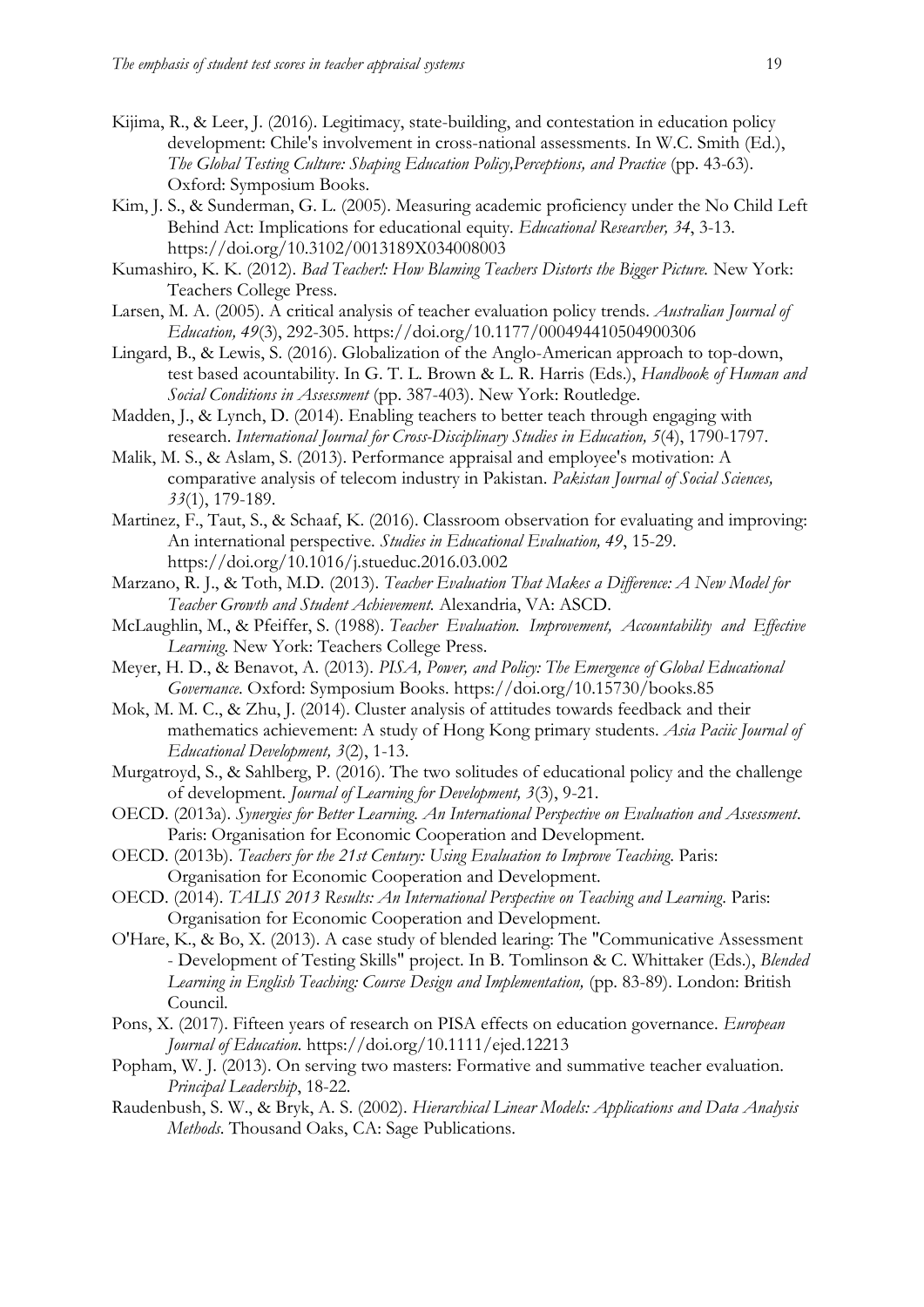- Rhoton, J., & Stiles, K. E. (2002). Exploring the professional development design process: Bringing an abstract framework into practice. *Science Educator*, *11*(1), 1-8. <https://doi.org/10.1023/A:1013048828150>
- Rivkin, S. G., Hanushek, E. A., & Kain, J. F. (2005). Teachers, schools and academic achievement. *Econometrica, 73*(2), 417-458. [https://doi.org/10.1111/j.1468-](https://doi.org/10.1111/j.1468-0262.2005.00584.x) [0262.2005.00584.x](https://doi.org/10.1111/j.1468-0262.2005.00584.x)
- Rockoff, J. E. (2004). The impact of individual teachers on student achievement: Evidence from panel data. *The American Economic Review, 94*(2), 247-252. <https://doi.org/10.1257/0002828041302244>
- Schmelkes, S. (2015). Assessment of teacher performance state of affairs. In UNESCO (Ed.), *Critical Issues for Formulating New Teacher Policies in Latin America and the Caribbean: The Current Debate*. Paris: UNESCO.
- Shinkfield, A. J., & Stufflebeam, D. L. (1995). *Teacher Evaluation: Guide to Effective Practice*. Norwell, MA: Kluwer Academic Publishers.
- Smith, W. C. (2017a). National testing policies and educator based testing for accountability: The role of selection in student achievment. *OECD Journal: Economic Studies, 2017.*
- Smith, W. C. (2017b, forthcoming). Quality and inclusion in the SDGs: Tension in principle and practice. In C. Ydesen, A. Morin and B. Hamre (Eds.), *Testing and Inclusive Schooling*. Oxford: Routledge.
- Smith, W. C. (2016a). *The Global Testing Culture: Shaping Education Policy, Perceptions, and Practice*. Oxford: Symposium Books. <https://doi.org/10.15730/books.94>
- Smith, W. C. (2016b). An introduction to the Global Testing Culture. In W.C. Smith (Ed.), *The Global Testing Culture: Shaping Education Policy,Perceptions, and Practice* (pp. 7-24). Oxford: Symposium Books.
- Smith, W. C. (2014). The global transformation toward testing for accountability. *Education Policy Analysis Archives, 22*(116). http://dx.doi.org/10.14507/epaa.v22.1571
- Somerset, A. (2016). Questioning across the spectrum: Pedagogy, selection examinations, and assessment systems in low-income countries. In W.C. Smith (Ed.), *The Global Testing Culture: Shaping Education Policy,Perceptions, and Practice* (pp. 171-192). Oxford: Symposium Books.
- Styles Johnston, G., & Camp Yeakey, C. (1979). The supervision of teacher evaluation: A brief overview. *Journal of Teacher Education, 30*(2), 17-22. <https://doi.org/10.1177/002248717903000206>
- Ticha, R., & Abery, B. (2016). Beyond the large-scale testing of basic skills: Using formative assessment to facilitate learning. In W.C. Smith (Ed.), *The Global Testing Culture: Shaping Education Policy,Perceptions, and Practice* (pp. 153-170). Oxford: Symposium Books.
- Toch, T., & Rothman, R. (2008). Rush to judgement: Teacher evaluation in public education. Education sector reports. Washington, D.C.: Education Sector Think Tank.
- UIS. (2016). *The World Needs Almost 69 Million New Teachers to Reach the 2030 Education Goals*. UIS Fact Sheet, October 2016, No. 39. Montreal, Canada: UNESCO Institute for Statistics.
- UNESCO. (2014). *EFA Global Monitoring Report 2013/4 - Teaching and Learning: Achieving Quality for All*. Paris: UNESCO.
- UNESCO. (2015). *EFA Global Monitoring Report: Education for All 2000-2015: Achievements and Challenges*. Paris: UNESCO.
- USDOE. (2009). *Race to the top program*. Washington, DC: U.S. Department of Education.
- Volante, L. (2007). Evaluating test-based accountability perspectives: An international perspective. Paper presented at the Association for Educational Assessment – Europe, Stockholm, Sweden.
- Von der Embse, N. P., Pendergast, L. L., Segool, N., Saeki, E., & Ryan, S. (2016). The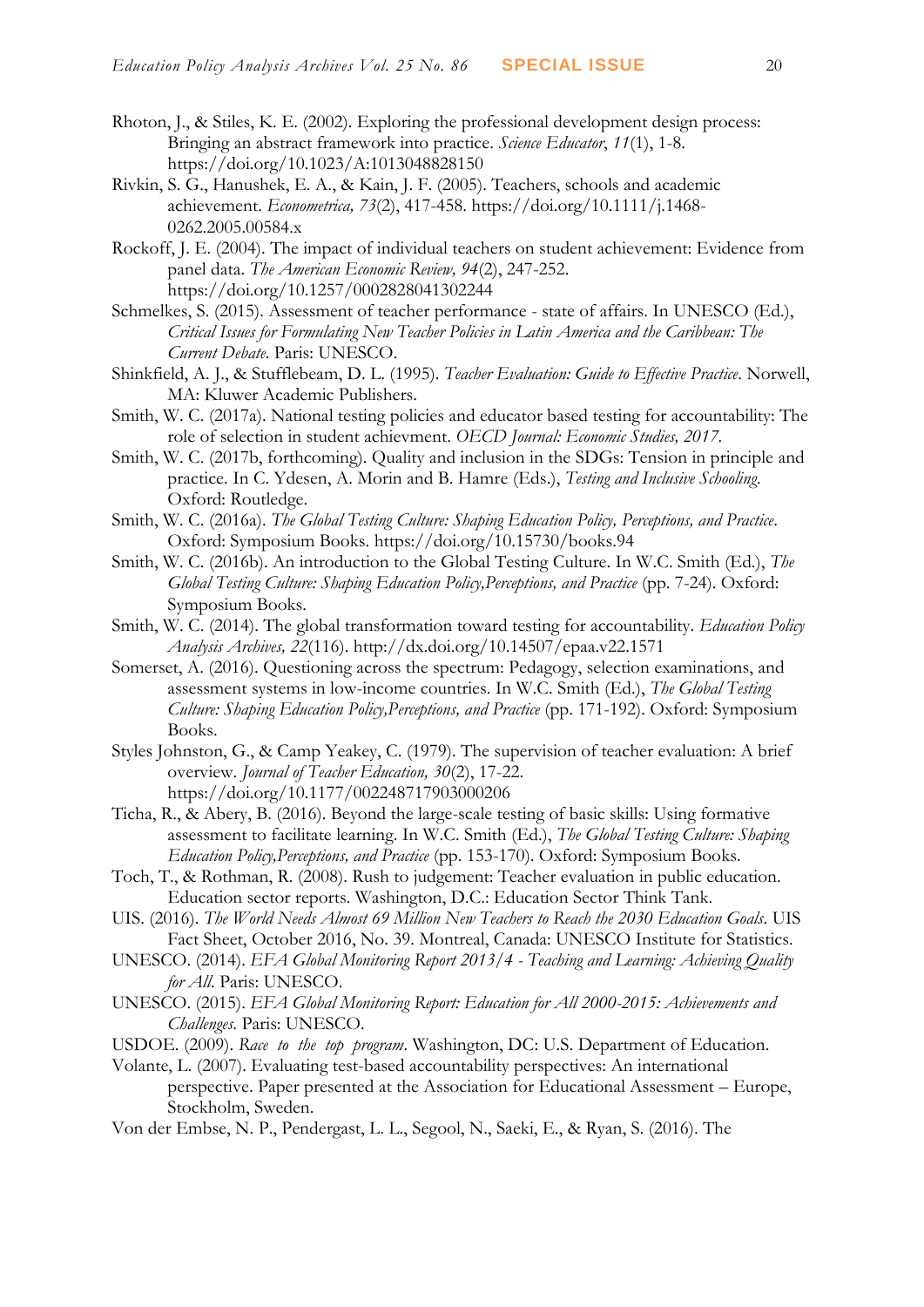influence of test-based accountability policies on school climate and teacher stress across four states. *Teaching and Teacher Education, 59*, 492-502. <https://doi.org/10.1016/j.tate.2016.07.013>

- Whitford, M. (2013). Performance appraisal in primary schools: Managing the integration of accountability and development. Masters Thesis. Educational Management and Leadership: Unitec Institute of Technology.
- Yan, S. (2012). Teachers' role in autonomous learning. *Journal of Sociological Research, 3*(2), 557-562.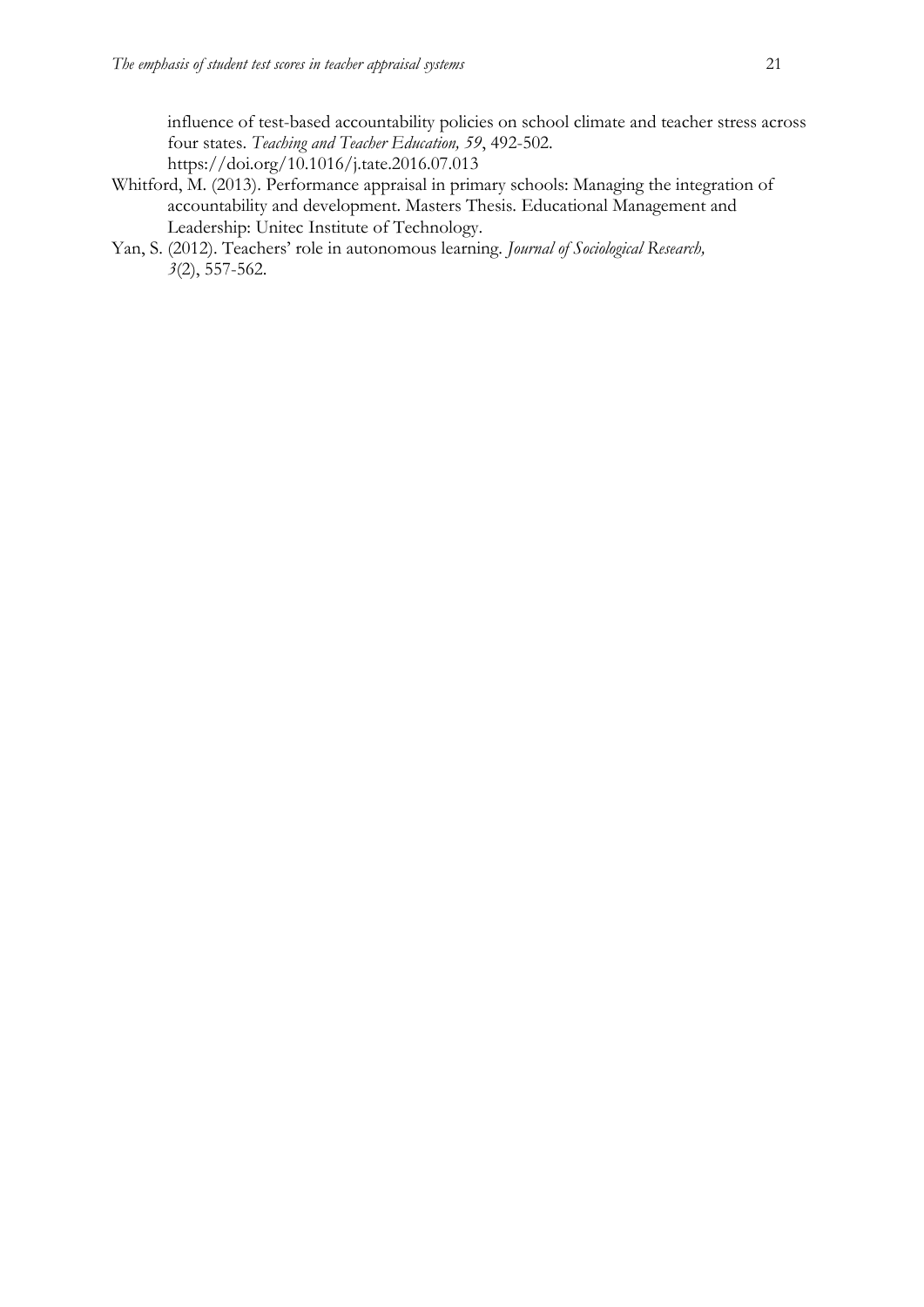# **Appendix A**

*Top 10 Teacher Appraisal Patterns in Pooled Sample*

| Ranking               | Abbreviation for Pattern | Components Included                         | $\frac{0}{0}$ |
|-----------------------|--------------------------|---------------------------------------------|---------------|
|                       | T.O.S.CK.SA.P            | Test, Observation, Students, Content        | 63.25         |
|                       |                          | Knowledge, Self Assessment, Parents         |               |
| $\mathcal{D}_{\cdot}$ | T.O.S.SA.P               | Test, Observation, Students, Self           | 7.89          |
|                       |                          | Assessment, Parents                         |               |
| 3                     | T.O.CK.SA.P              | Test, Observation, Content Knowledge, Self  | 5.81          |
|                       |                          | Assessment, Parents                         |               |
| 4                     | T.O.S.CK.P               | Test, Observation, Students, Content        | 5.17          |
|                       |                          | Knowledge, Parents                          |               |
| 5                     | T.O.S.P                  | Test, Observation, Students, Parents        | 2.92          |
| 6                     | T.O.SA.P                 | Test, Observation, Self Assessment, Parents | 2.02          |
|                       | T.O.CK.P                 | Test, Observation, Content Knowledge,       | 1.88          |
|                       |                          | Parents                                     |               |
| 8                     | T.O.S.CK.SA              | Test, Observation, Students, Content        | 1.76          |
|                       |                          | Knowledge, Self Assessment                  |               |
| 9                     | T.O.S.CK                 | Test, Observation, Students, Content        | 1.26          |
|                       |                          | Knowledge                                   |               |
| 10                    | T.O.P                    | Test, Observation, Parents                  | 1.11          |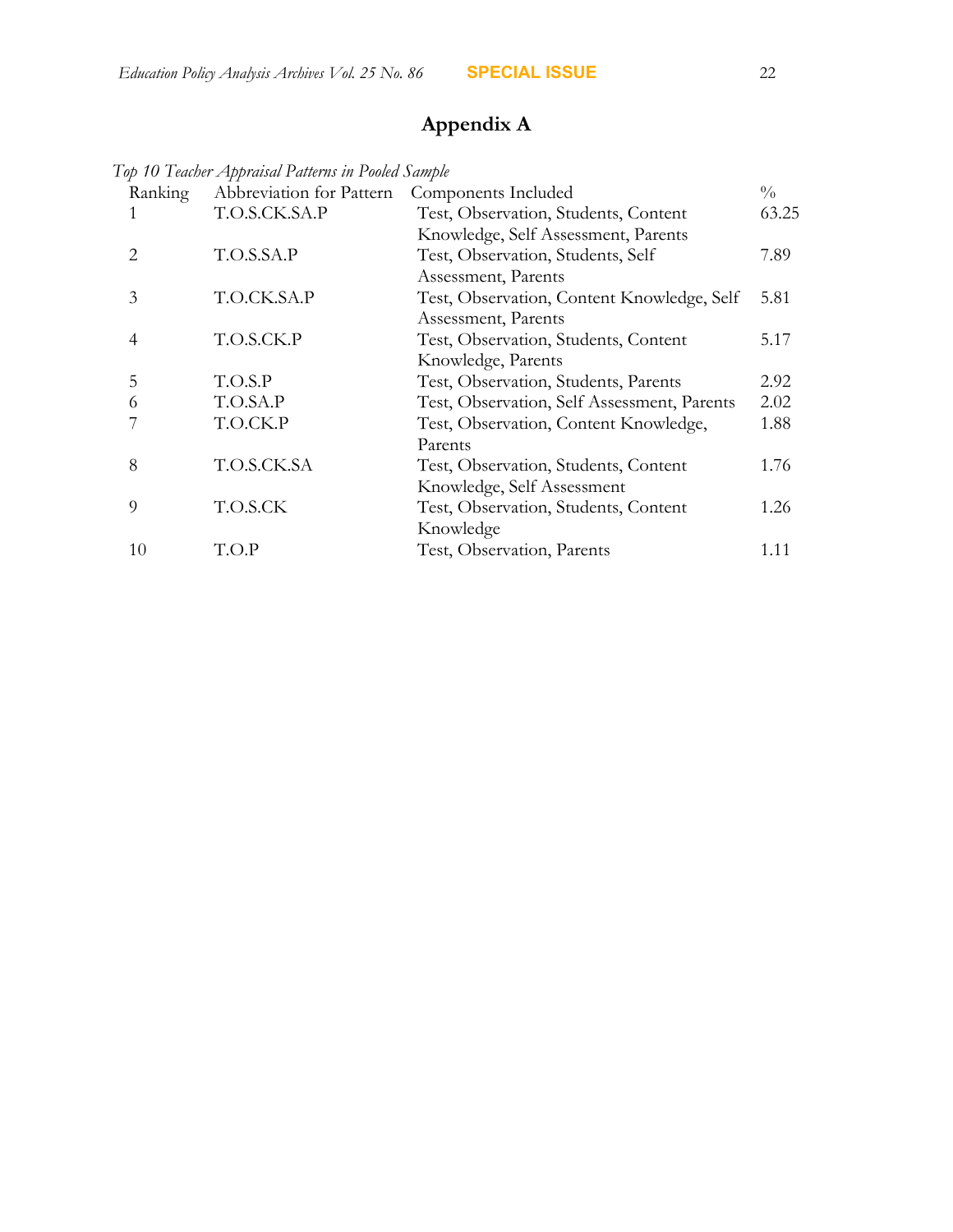# **Appendix B**

|  | Top Three Teacher Appraisal Patterns by Country |  |  |
|--|-------------------------------------------------|--|--|
|  |                                                 |  |  |

| Country            | Sample          | $%$ Test-       | First         | First         | Second      | Second | Third             | Third         |
|--------------------|-----------------|-----------------|---------------|---------------|-------------|--------|-------------------|---------------|
|                    | of              | <b>Based HS</b> |               | $(^{0}/_{0})$ |             | $(\%)$ |                   | $(^{0}/_{0})$ |
|                    | <b>Teachers</b> | Appraisals      |               |               |             |        |                   |               |
| Australia          | 1,690           | 85.56           | T.O.S.CK.SA.P | 56.78         | T.O.CK.SA.P | 11.96  | T.O.S.SA.P        | 6.92          |
| <b>Brazil</b>      | 11,034          | 72.23           | T.O.S.CK.SA.P | 65.00         | T.O.S.SA.P  | 6.51   | T.O.S.P           | 4.38          |
| Bulgaria           | 2,616           | 96.29           | T.O.S.CK.SA.P | 60.74         | T.O.S.CK.P  | 10.40  | T.O.S.SA.P        | 6.51          |
| Chile              | 1,128           | 78.99           | T.O.S.CK.SA.P | 54.55         | T.O.CK.SA.P | 19.98  | T.O.SA.P          | 4.43          |
| Cyprus             | 1,699           | 67.10           | T.O.S.CK.SA.P | 50.61         | T.O.CK.SA.P | 14.47  | T.O.S.CK          | 7.02          |
| Czech              | 3,110           | 95.76           | T.O.S.CK.SA.P | 65.11         | T.O.S.SA.P  | 19.54  | T.O.S.CK.P/       | 2.62          |
| Republic           |                 |                 |               |               |             |        | T.O.S.P           |               |
| Denmark            | 1,239           | 78.21           | T.O.S.CK.SA.P | 51.39         | T.O.S.P     | 8.05   | T.O.S.SA.P        | 7.74          |
| Estonia            | 2,905           | 89.02           | T.O.S.CK.SA.P | 85.00         | T.O.S.SA.P  | 7.23   | T.O.CK.SA.P       | 1.78          |
| Finland            | 1,922           | 61.50           | T.O.S.CK.SA.P | 40.27         | T.O.S.P     | 17.85  | T.O.S.SA.P        | 8.54          |
| France             | 2,373           | 72.69           | T.O.CK.P      | 19.48         | T.O.CK.SA.P | 19.02  | T.O.S.CK.SA.P     | 14.20         |
| Iceland            | 871             | 78.87           | T.O.S.CK.SA.P | 22.13         | T.O.S.SA.P  | 19.36  | T.S.S.A.P         | 10.19         |
| <b>Israel</b>      | 2,823           | 89.05           | T.O.S.CK.SA.P | 64.40         | T.O.S.CK.SA | 9.31   | T.O.S.SA.P        | 5.29          |
| Italy              | 862             | 36.43           | T.O.S.CK.SA.P | 33.80         | T.P.        | 15.30  | T.O.CK.SA.P       | 13.70         |
| Japan              | 3,357           | 26.48           | T.O.S.CK.SA.P | 62.00         | T.O.S.SA.P  | 21.70  | T.O.CK.SA.P       | 8.89          |
| South Korea        | 2,442           | 80.51           | T.O.S.CK.SA.P | 70.14         | T.O.S.SA.P  | 8.04   | T.O.S.CK.P/T.O.S. | 2.39          |
|                    |                 |                 |               |               |             |        | $\mathbf{P}$      |               |
| Latvia             | 1,892           | 91.07           | T.O.S.CK.SA.P | 77.02         | T.O.S.SA.P  | 21.14  | T.O.S.P           | 1.74          |
| Malaysia           | 2,873           | 56.46           | T.O.S.CK.SA.P | 76.70         | T.O.CK.SA.P | 14.55  | T.O.S.SA.P        | 2.47          |
| Mexico             | 2,914           | 47.53           | T.O.S.CK.SA.P | 84.69         | T.O.S.CK.P  | 4.55   | T.O.S.P           | 3.47          |
| <b>Netherlands</b> | 1,671           | 90.13           | T.O.S.CK.SA.P | 64.48         | T.O.S.CK.SA | 11.42  | T.O.S.SA.P        | 5.91          |
| Norway             | 1,968           | 63.82           | T.O.S.CK.SA.P | 57.48         | T.O.CK.SA.P | 10.27  | T.O.S.SA.P        | 7.09          |
| Poland             | 3,448           | 92.31           | T.O.S.CK.SA.P | 78.26         | T.O.S.SA.P  | 8.20   | T.O.S.CK.P        | 4.93          |
| Portugal           | 3,290           | 40.24           | T.O.S.CK.SA.P | 27.87         | T.O.S.SA.P  | 23.04  | T.O.CK.SA.P       | 15.18         |
| Serbia             | 3,544           | 57.93           | T.O.S.CK.SA.P | 82.42         | T.O.S.CK.P  | 8.09   | T.O.S.SA.P        | 5.07          |
| Singapore          | 2,709           | 97.82           | T.O.S.CK.SA.P | 72.30         | T.O.CK.SA.P | 18.00  | T.O.CK.SA         | 3.02          |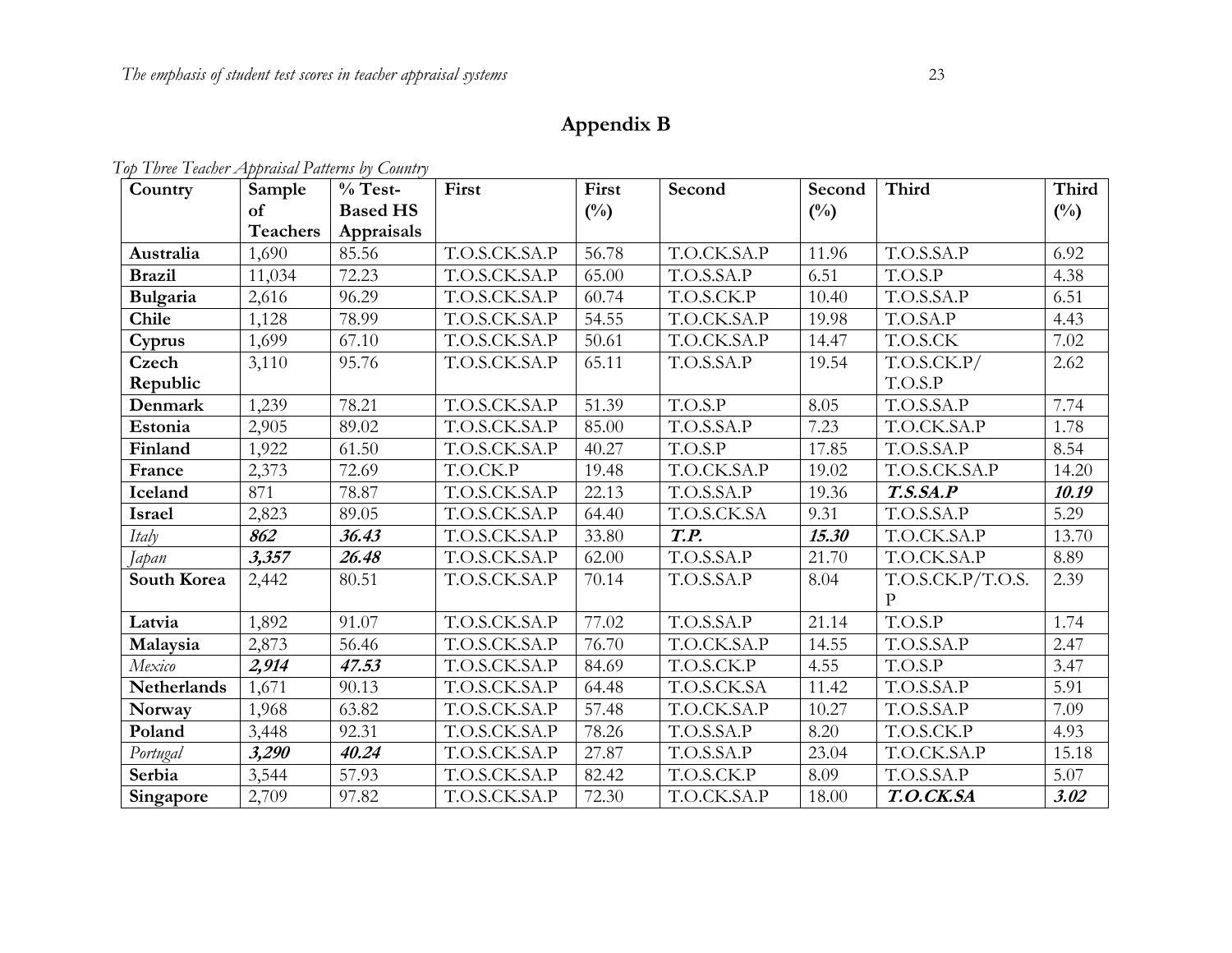## **Appendix B (Cont'd.)**

| Country         | Sample          | $\%$ Test-      | First         | First  | Second      | Second         | <b>Third</b>      | Third          |
|-----------------|-----------------|-----------------|---------------|--------|-------------|----------------|-------------------|----------------|
|                 | of              | <b>Based HS</b> |               | $(\%)$ |             | $\binom{0}{0}$ |                   | $\binom{0}{0}$ |
|                 | <b>Teachers</b> | Appraisals      |               |        |             |                |                   |                |
| Slovak          | 3,051           | 96.20           | T.O.S.CK.SA.P | 68.69  | T.O.S.SA.P  | 14.41          | T.O.S.CK.P        | 5.01           |
| Republic        |                 |                 |               |        |             |                |                   |                |
| Spain           | 2,075           | 35.81           | T.O.S.CK.SA.P | 29.60  | T.S.S.A.P   | 14.90          | T.O.S.SA.P        | 13.30          |
| Sweden          | 2,834           | 95.66           | T.O.S.CK.SA.P | 41.76  | T.O.S.SA.P  | 17.56          | T.O.S.CK.P        | 14.94          |
| United          | 1,598           | 90.93           | T.O.S.CK.SA.P | 44.25  | T.O.CK.SA.P | 16.04          | T.O.S.CK.P        | 10.46          |
| <b>States</b>   |                 |                 |               |        |             |                |                   |                |
| England         | 2,339           | 98.50           | T.O.S.CK.SA.P | 62.46  | T.O.S.CK.P  | 7.12           | T.O.CK.SA.P       | 6.03           |
| (UK)            |                 |                 |               |        |             |                |                   |                |
| <b>Flanders</b> | 2,685           | 84.25           | T.O.S.CK.SA.P | 42.84  | T.O.S.CK.P  | 14.01          | T.O.CK.P          | 9.06           |
| (Belgium)       |                 |                 |               |        |             |                |                   |                |
| Abu Dhabi       | 1,842           | 70.30           | T.O.S.CK.SA.P | 90.04  | T.O.S.CK.P  | 4.25           | T.O.CK.P          | 3.01           |
| (UAE)           |                 |                 |               |        |             |                |                   |                |
| Alberta         | 1,417           | 84.47           | T.O.S.CK.SA.P | 52.05  | T.O.CK.SA.P | 16.79          | T.O.S.CK.P/T.O.S. | 7.44           |
| (Canada)        |                 |                 |               |        |             |                | SA.P              |                |
| Romania         | 3,179           | 94.68           | T.O.S.CK.SA.P | 90.86  | T.O.CK.SA.P | 5.58           | T.O.S.CK.P        | 1.73           |

*Top Three Teacher Appraisal Patterns by Country*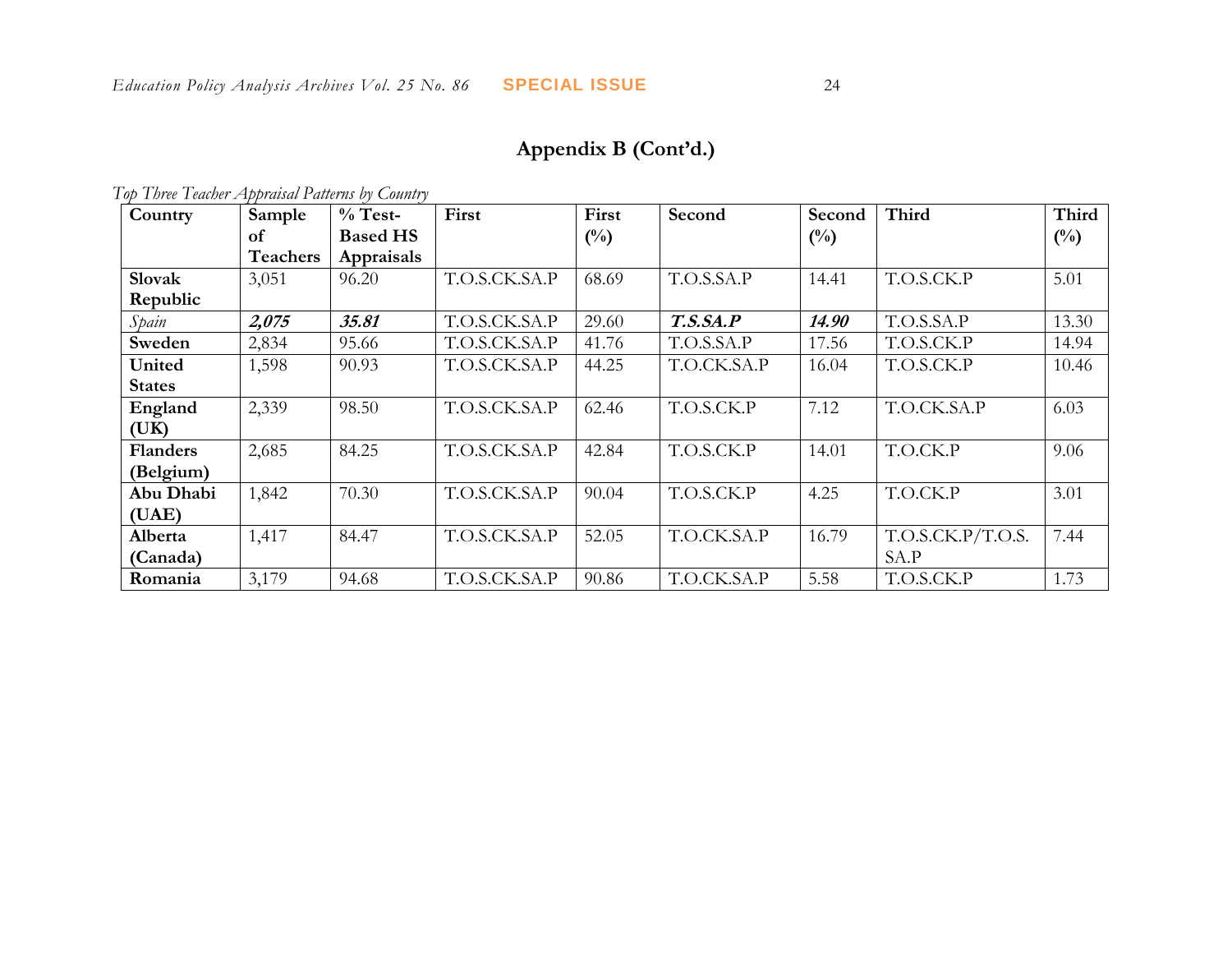### **About the Authors**

#### **William C. Smith**

UNESCO – Global Education Monitoring Report

[w.smith@unesco.org](mailto:w.smith@unesco.org)

William C. Smith, Ph.D., is a Senior Policy Analyst with UNESCO's Global Education Monitoring (GEM) Report and a Research Affiliate at Penn State University's Population Research Institute. His larger research is situated around the role social policy at the national and international level plays in education equity and outcomes. This article continues his current work on the power of student test scores to shape policy, influence student outcomes, and warp the education process. His recent publications in this line of work include the edited book, *The Global Testing Culture: Shaping Education Policy, Perceptions, and Practice*, and *National testing policies and educator based testing for accountability: The role of selection in student achievement* in the OECD Journal: Economic Studies.

### **Katarzyna Kubacka**

UNESCO – Global Education Monitoring Report

[k.kubacka@unesco.org](mailto:k.kubacka@unesco.org)

Katarzyna Kubacka, Ph.D., is a Research Officer at the Global Education Monitoring (GEM) Report. Before joining the GEM Report, Katarzyna spent five years at the Organisation for Economic Co-operation and Development (OECD), working at the Centre for Educational Research and Innovation (CERI) and Early Childhood and Schools division. She was a Policy Analyst on the Education and Social Progress project and the Teaching and Learning International Survey (TALIS). Her work concentrates on the relationships between teaching and learning, skills development and well-being.

## **About the Guest Editors**

### **Jessica Holloway**

Deakin University

[Jessica.holloway@deakin.edu.au](mailto:Jessica.holloway@deakin.edu.au)

Jessica Holloway, Ph.D., is a post-doctoral research fellow at the Centre in Research for Educational Impact (REDI) at Deakin University. She draws on post-structural theory to understand contemporary modes of accountability and its production of new teacher and leader subjectivities. Her current project, entitled *Teacher Leaders and Democracy: An International Study,* looks at modes of distributive leadership in U.S. and Australian schools.

#### **Tore Bernt Sørensen**

University of Bristol

### [t.b.sorensen@bristol.ac.uk](mailto:t.b.sorensen@bristol.ac.uk)

Tore Bernt Sørensen completed his doctorate at the Graduate School of Education, University of Bristol, UK, in 2017 with the dissertation "*Work In Progress: The Political Construction Of The OECD Programme Teaching And Learning International Survey"*. Tore's research centres on comparative studies of education governance in a global context. Tore has a background as teacher and teacher trainer in Denmark. Before starting his doctorate, he worked in the Analysis and Studies Unit of the European Commission's Directorate-General for Education and Culture.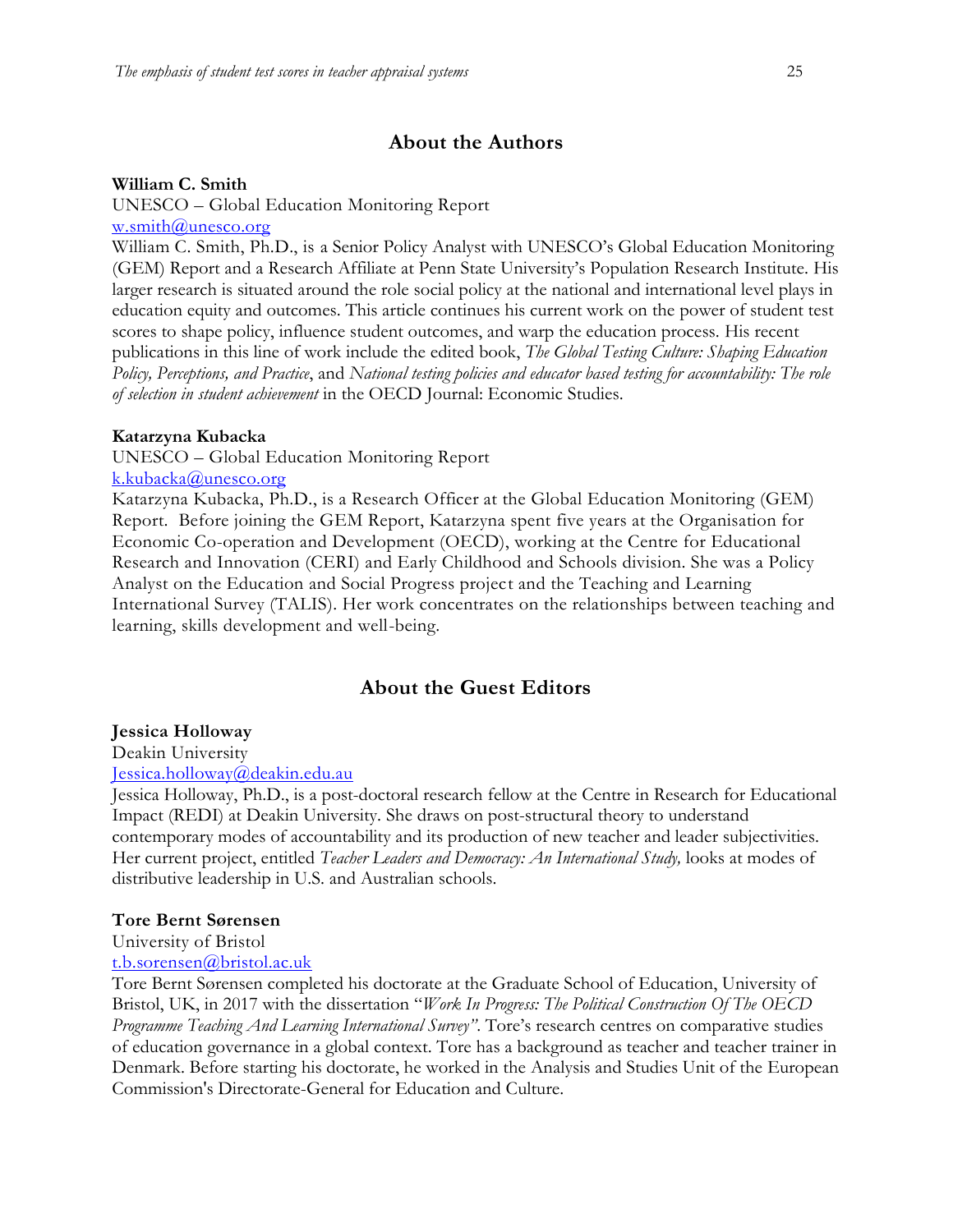### **Antoni Verger**

Universitat Autònoma de Barcelona [Antoni.verger@uab.cat](mailto:Antoni.verger@uab.cat)

Antoni Verger is associate professor at the Department of Sociology of the UAB. A former postdoctoral fellow at the University of Amsterdam, Antoni's research analyses the relationship between global governance institutions and education policy, with a focus on the study of public-private partnerships and accountability policies in education. Currently, he is coordinating the research project REFORMED - *Reforming Schools Globally: A Multiscalar Analysis of Autonomy and Accountability Policies in the Education Sector* (ERC StG, 2016–2021).

## **SPECIAL ISSUE Global Perspectives on High-Stakes Teacher Accountability Policies**

# education policy analysis archives

Volume 25 Number 86 August 21, 2017 ISSN 1068-2341

## ര

SOME RIGHTS RESERVED Readers are free to copy, display, and distribute this article, as long as the work is attributed to the author(s) and **Education Policy Analysis Archives,** it is distributed for noncommercial purposes only, and no alteration or transformation is made in the work. More details of this Creative Commons license are available at

http://creativecommons.org/licenses/by-nc-sa/3.0/. All other uses must be approved by the author(s) or **EPAA**. **EPAA** is published by the Mary Lou Fulton Institute and Graduate School of Education at Arizona State University Articles are indexed in CIRC (Clasificación Integrada de Revistas Científicas, Spain), DIALNET (Spain), [Directory of Open Access Journals,](http://www.doaj.org/) EBSCO Education Research Complete, ERIC, Education Full Text (H.W. Wilson), QUALIS A1 (Brazil), SCImago Journal Rank; SCOPUS, SOCOLAR (China).

Please send errata notes to Audrey Amrein-Beardsley at [Audrey.beardsley@asu.edu](mailto:Audrey.beardsley@asu.edu)

**Join EPAA's Facebook community** at<https://www.facebook.com/EPAAAAPE> and **Twitter feed** @epaa\_aape.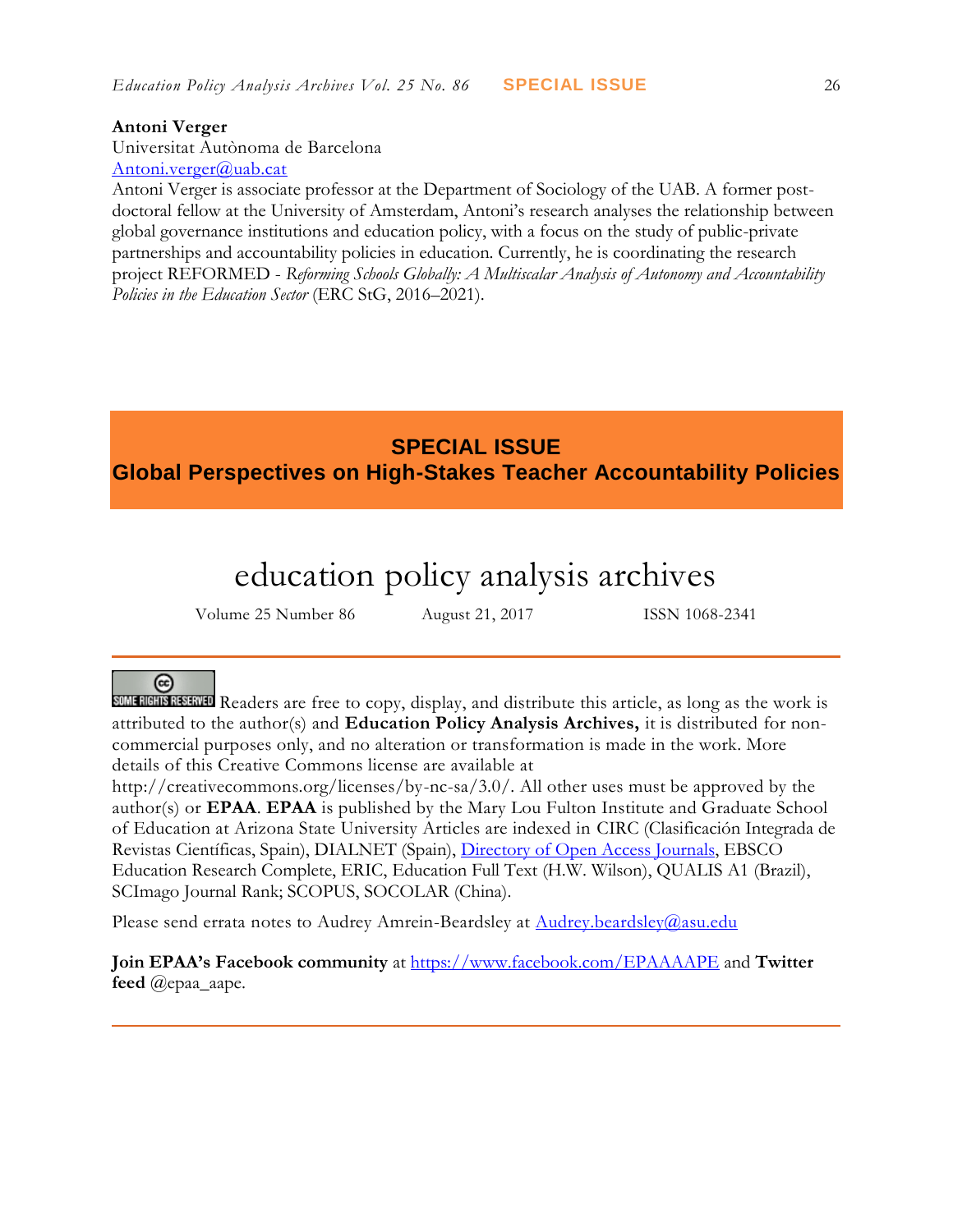## education policy analysis archives editorial board

Lead Editor: **Audrey Amrein-Beardsley** (Arizona State University) Editor Consultor: **Gustavo E. Fischman** (Arizona State University) Associate Editors: **David Carlson, Lauren Harris**, **Margarita Jimenez-Silva, Eugene Judson**, **Mirka Koro-Ljungberg, Scott Marley, Jeanne M. Powers, Iveta Silova, Maria Teresa Tatto** (Arizona State University)

**Cristina Alfaro** San Diego State University

**Gary Anderson** New York University

**Michael W. Apple** University of Wisconsin, Madison **Jeff Bale** OISE, University of Toronto, Canada

**David C. Berliner** Arizona State University

**Casey Cobb** University of **Connecticut** 

**Arnold Danzig** San Jose State University

**Linda Darling-Hammond**  Stanford University

**Elizabeth H. DeBray** University of Georgia

**Chad d'Entremont** Rennie Center for Education Research & Policy

**John Diamond** University of Wisconsin, Madison

**Matthew Di Carlo** Albert Shanker Institute

**Michael J. Dumas** University of California, Berkeley

**Kathy Escamilla** University of Colorado, Boulder

**Melissa Lynn Freeman** Adams State College

**Rachael Gabriel** University of Connecticut

**Amy Garrett Dikkers** University of North Carolina, Wilmington

**Gene V Glass** Arizona State University

**Ronald Glass** University of California, Santa Cruz

**Jacob P. K. Gross** University of Louisville

**Julian Vasquez Heilig** California State University, Sacramento **Aaron Bevanot** SUNY Albany **Kimberly Kappler Hewitt** University of North Carolina Greensboro

**Aimee Howley** Ohio University **Noah Sobe** Loyola University

**Henry Braun** Boston College **Steve Klees** University of Maryland **Nelly P. Stromquist** University of

**Jaekyung Lee S**UNY Buffalo

**Jessica Nina Lester** Indiana University

**Amanda E. Lewis** University of Illinois, Chicago

**Chad R. Lochmiller** Indiana University

**Christopher Lubienski** University of Illinois, Urbana-Champaign

**Sarah Lubienski** University of Illinois, Urbana-Champaign

**William J. Mathis** University of Colorado, Boulder

**Michele S. Moses** University of Colorado, Boulder

**Julianne Moss** Deakin University, Australia

**Sharon Nichols** University of Texas, San Antonio

**Eric Parsons** University of Missouri-Columbia

**Susan L. Robertson** Bristol University, UK

**Gloria M. Rodriguez** University of California, Davis

**R. Anthony Rolle** University of Houston

**A. G. Rud** Washington State University

**Eric M. Haas** WestEd **Patricia Sánchez** University of University of Texas, San Antonio **Janelle Scott** University of California, Berkeley **Jack Schneider** College of the Holy Cross

Maryland

**Benjamin Superfine** University of Illinois, Chicago

**Sherman Dorn**  Arizona State University

**Adai Tefera** Virginia Commonwealth University

**Tina Trujillo** University of California, Berkeley

**Federico R. Waitoller** University of Illinois, Chicago

**Larisa Warhol** University of Connecticut

**John Weathers** University of Colorado, Colorado Springs

**Kevin Welner** University of Colorado, Boulder

**Terrence G. Wiley** Center for Applied Linguistics

**John Willinsky**  Stanford University

**Jennifer R. Wolgemuth** University of South Florida

**Kyo Yamashiro** Claremont Graduate University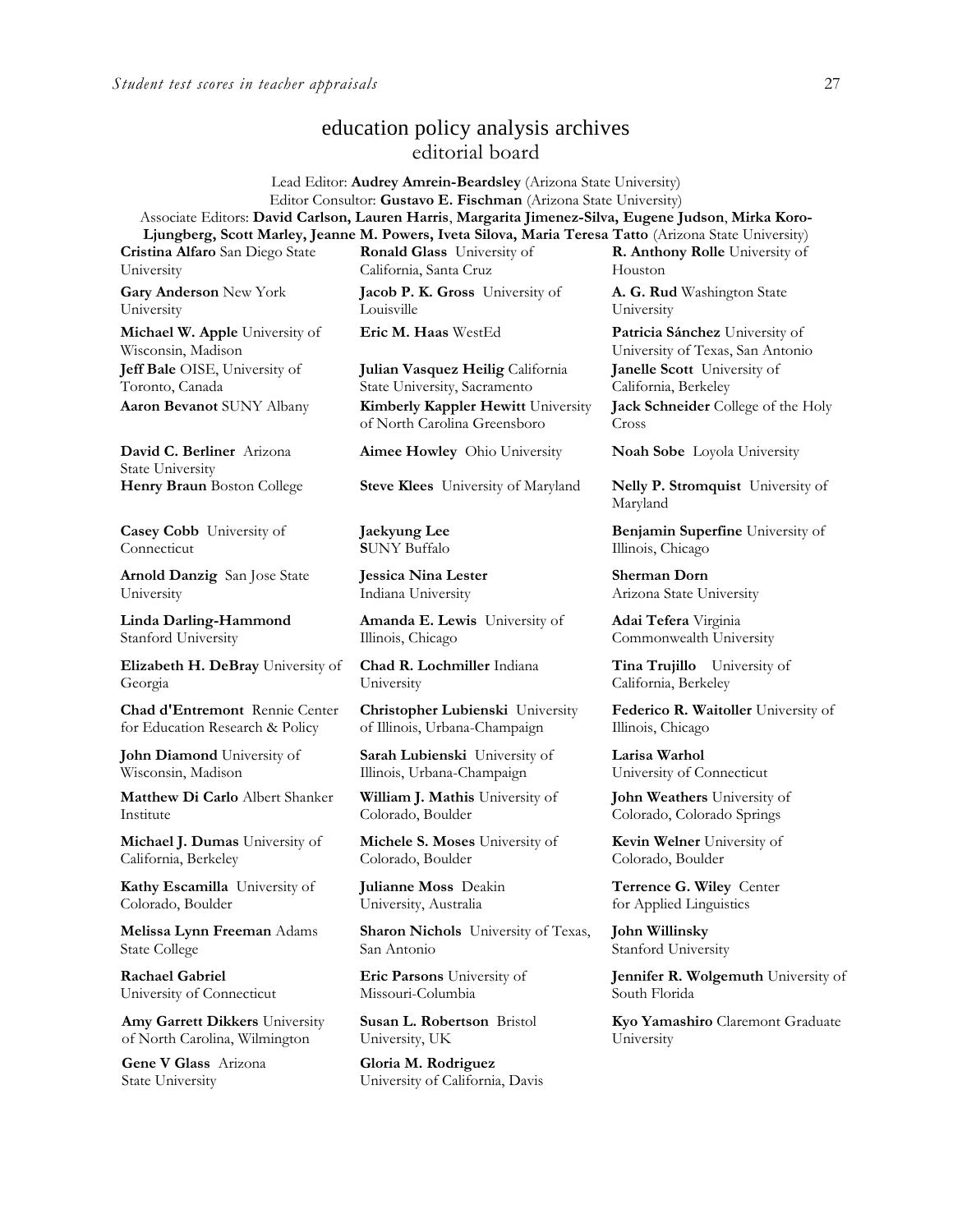## archivos analíticos de políticas educativas consejo editorial

Editor Consultor: **Gustavo E. Fischman** (Arizona State University) Editores Asociados: **Armando Alcántara Santuario** (Universidad Nacional Autónoma de México), **Jason Beech** (Universidad de San Andrés), **Ezequiel Gomez Caride** (Pontificia Universidad Católica Argentina), **Antonio Luzon** (Universidad de Granada), **Angelica Buendia** (Metropolitan Autonomous University), **José Luis Ramírez** (Universidad de Sonora)

| Claudio Almonacid                                               | Juan Carlos González Faraco                    | Miriam Rodríguez Vargas                       |
|-----------------------------------------------------------------|------------------------------------------------|-----------------------------------------------|
| Universidad Metropolitana de<br>Ciencias de la Educación, Chile | Universidad de Huelva, España                  | Universidad Autónoma de<br>Tamaulipas, México |
| Miguel Ángel Arias Ortega                                       | María Clemente Linuesa                         | José Gregorio Rodríguez                       |
| Universidad Autónoma de la Ciudad<br>de México                  | Universidad de Salamanca, España               | Universidad Nacional de Colombia,<br>Colombia |
| Xavier Besalú Costa                                             | Jaume Martínez Bonafé                          | Mario Rueda Beltrán Instituto de              |
| Universitat de Girona, España                                   | Universitat de València, España                | Investigaciones sobre la                      |
|                                                                 |                                                | Universidad y la Educación,<br>UNAM, México   |
| Xavier Bonal Sarro Universidad                                  | Alejandro Márquez Jiménez                      | José Luis San Fabián Maroto                   |
| Autónoma de Barcelona, España                                   | Instituto de Investigaciones sobre             | Universidad de Oviedo,                        |
|                                                                 | la Universidad y la Educación,                 | España                                        |
|                                                                 | UNAM, México                                   |                                               |
| Antonio Bolívar Boitia Universidad                              | María Guadalupe Olivier Tellez,                | Jurjo Torres Santomé,                         |
| de Granada, España                                              | Universidad Pedagógica Nacional,<br>México     | Universidad de la Coruña, España              |
| José Joaquín Brunner Universidad                                | Miguel Pereyra Universidad de                  | Yengny Marisol Silva Laya                     |
| Diego Portales, Chile                                           | Granada, España                                | Universidad Iberoamericana,<br>México         |
| Damián Canales Sánchez Instituto                                | Mónica Pini Universidad Nacional               | Ernesto Treviño Ronzón                        |
| Nacional para la Evaluación de la<br>Educación, México          | de San Martín, Argentina                       | Universidad Veracruzana, México               |
| Gabriela de la Cruz Flores                                      | <b>Omar Orlando Pulido Chaves</b>              | Ernesto Treviño Villarreal                    |
| Universidad Nacional Autónoma de                                | Instituto para la Investigación                | Universidad Diego Portales                    |
| México                                                          | Educativa y el Desarrollo<br>Pedagógico (IDEP) | Santiago, Chile                               |
| <b>Marco Antonio Delgado Fuentes</b>                            | Paula Razquin Universidad de                   | <b>Antoni Verger Planells</b>                 |

San Andrés, Argentina

**[Inés Dussel](javascript:openRTWindow()**, DIE-CINVESTAV,

Universidad Iberoamericana, México

México

Universidad Autónoma de Barcelona, España